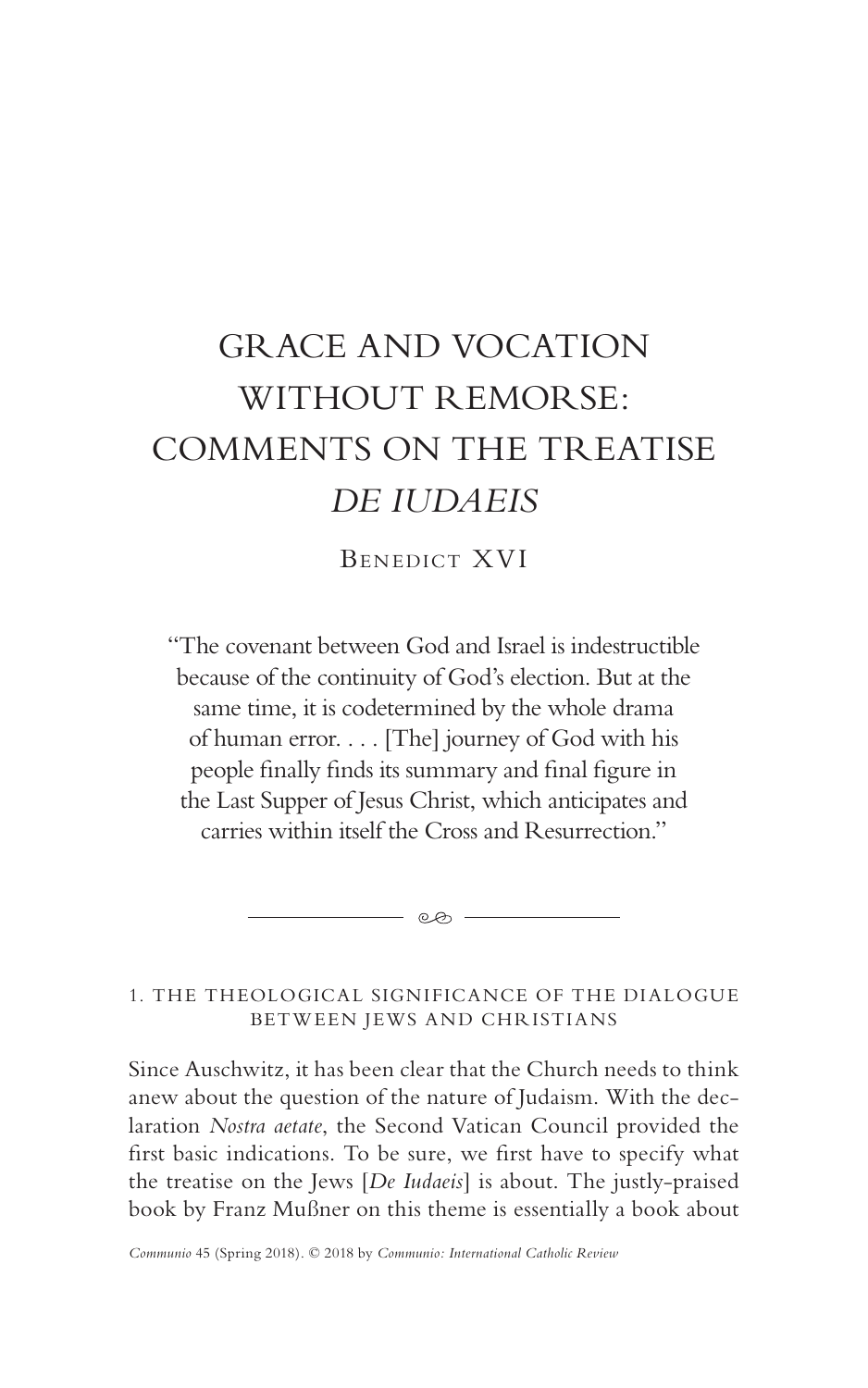the enduring positive meaning of the Old Testament. This is undoubtedly very important, but it does not correspond to the theme *De Iudaeis*. For "Judaism" in the strict sense does not mean the Old Testament, which is essentially common to Jews and Christians. In fact, there are two responses in history to the destruction of the temple and the new radical exile of Israel: Judaism and Christianity. It is true that Israel had already experienced several times the situation of the destruction of the temple and scattering. However, each time they were permitted to hope for a rebuilding of the temple and a return to the promised land. After the destruction of the temple in the year 70 AD, and definitively after the failure of the Bar Kokhba revolt, the concrete situation was different. In the given situation, the destruction of the temple and the scattering of Israel had to be considered as lasting at least a very long time. Finally, it became increasingly clear in the course of development that the temple with its cult was not to be restored, even if the political situation allowed it. But there was another answer for Jews to the destruction and scattering, an answer that, from the beginning, presupposed these events as definitive, and presupposed that the resulting situation was a process that the faith of Israel itself anticipated. This was the reaction of the Christians, who were not entirely separated from Judaism initially, but claimed to uphold the continuity of Israel in their faith. As we know, only a small part of Israel has been able to accept this answer, while the larger part resisted it and sought a solution in some other way. Of course, the two ways were by no means clearly separated from one another at the beginning, and thus they each developed again and again through debate with the other.

As the Acts of the Apostles shows, the community born of the message, life, suffering, and Cross of Jesus of Nazareth at first made its way entirely within Israel. However, it gradually expanded its proclamation into Greek realms and thus visibly came into conflict with Israel. The conclusion of Acts is significant for this process. In Rome, Paul once again began with the Jews, trying to convince them of an interpretation of Scripture in light of the event of Jesus, but he was met with rejection a rejection that he found foretold in Isaiah 6:9–10. If here the separation of the two communities seems to be complete, the process undoubtedly dragged on much longer elsewhere, so that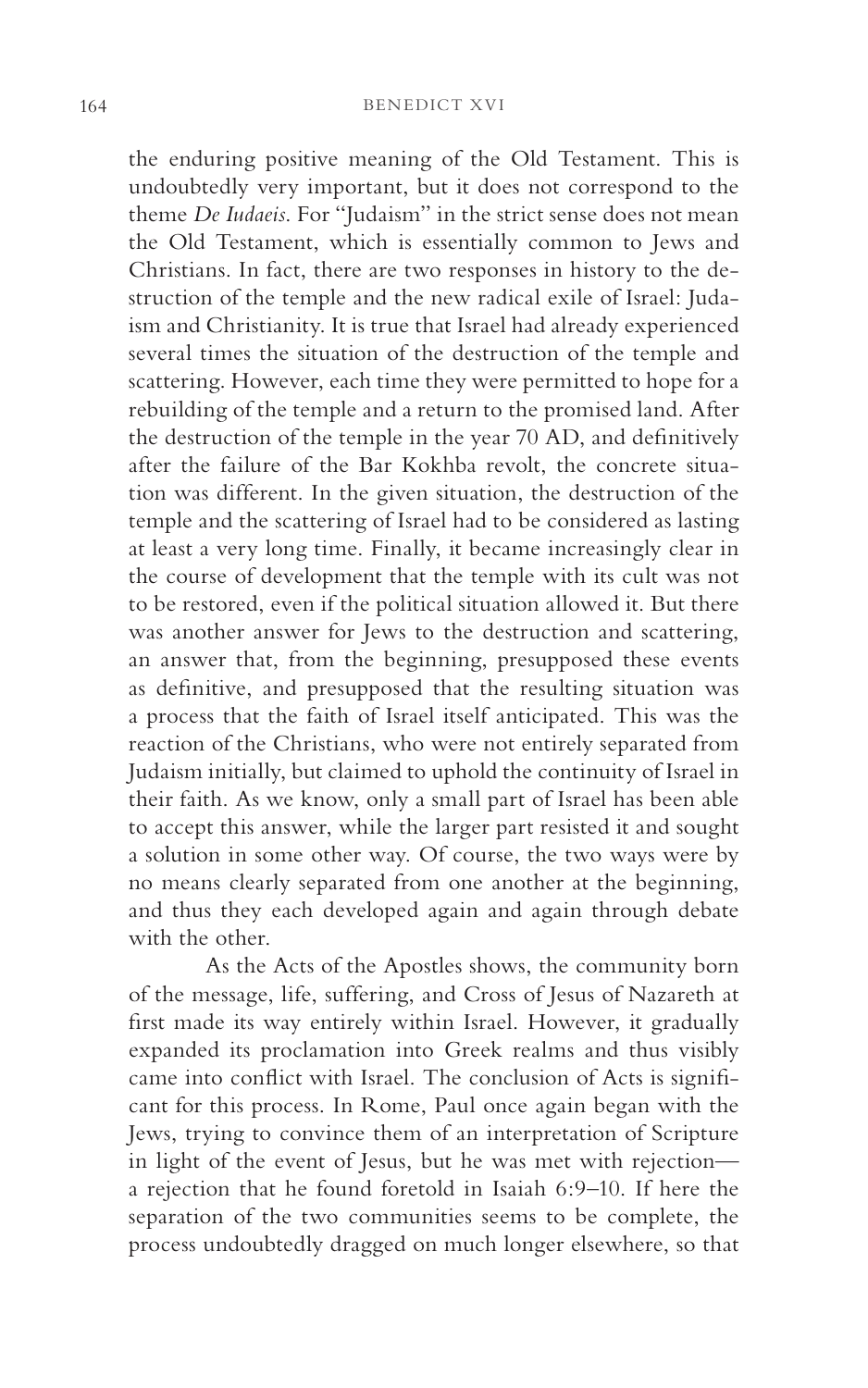the dialogue continued and both sides remained in conflict with each other.

The Christian community expressed its identity in the writings of the New Testament, which originated essentially in the second half of the first century. However, it took some time before these writings coalesced into a canon, which then represents the authoritative document for Christian identity. These writings, however, do not stand on their own but constantly refer to the "Old Testament," that is, to the Bible of Israel. Their purpose is to show the authentic interpretation of the Old Testament scriptures in the events surrounding Jesus Christ. The Christian canon, then, by its nature consists of two parts: the Old Testament—the Scripture of Israel and now of Judaism—as well as the New Testament, which authentically clarifies the way to interpret the Old in light of Jesus. The "Old Testament scriptures" thus remain common to both communities, even though they are interpreted differently. In addition, among Christians, the Greek translation of the Old Testament books dating back to about the third century BC, the so-called Septuagint, was de facto recognized as canonical alongside and with the Hebrew Bible. In this respect, the Christian canon was more extensive than that of the Jews. In addition, there are some not insignificant divergences between the Septuagint and the Hebrew text. During this time of gradual mutual exclusion, Judaism gave the Hebrew text its final form. Furthermore, in the first centuries after Christ, in the Mishna and the Talmud, its own way of reading the sacred scriptures was decisively formulated. All this does not change the fact that both sides share a sacred book.

In the second half of the second century, Marcion and his movement tried to break this unity, so that Judaism and Christianity would have become two opposing religions. With this aim in mind, Marcion created a canon of the New Testament that stands in stark contrast to the Bible of Israel. The God of Israel (Old Testament) and the God of Jesus Christ (New Testament) are conceived as two different and opposing deities. For Marcion, the God of the Old Testament is a God of merciless justice; the God of Jesus Christ is the God of mercy and love. Accordingly, he formed a New Testament canon solely from the gospel of Luke and ten of Paul's letters, which of course had to be edited to serve his purpose. After a short period of activity, Marcion was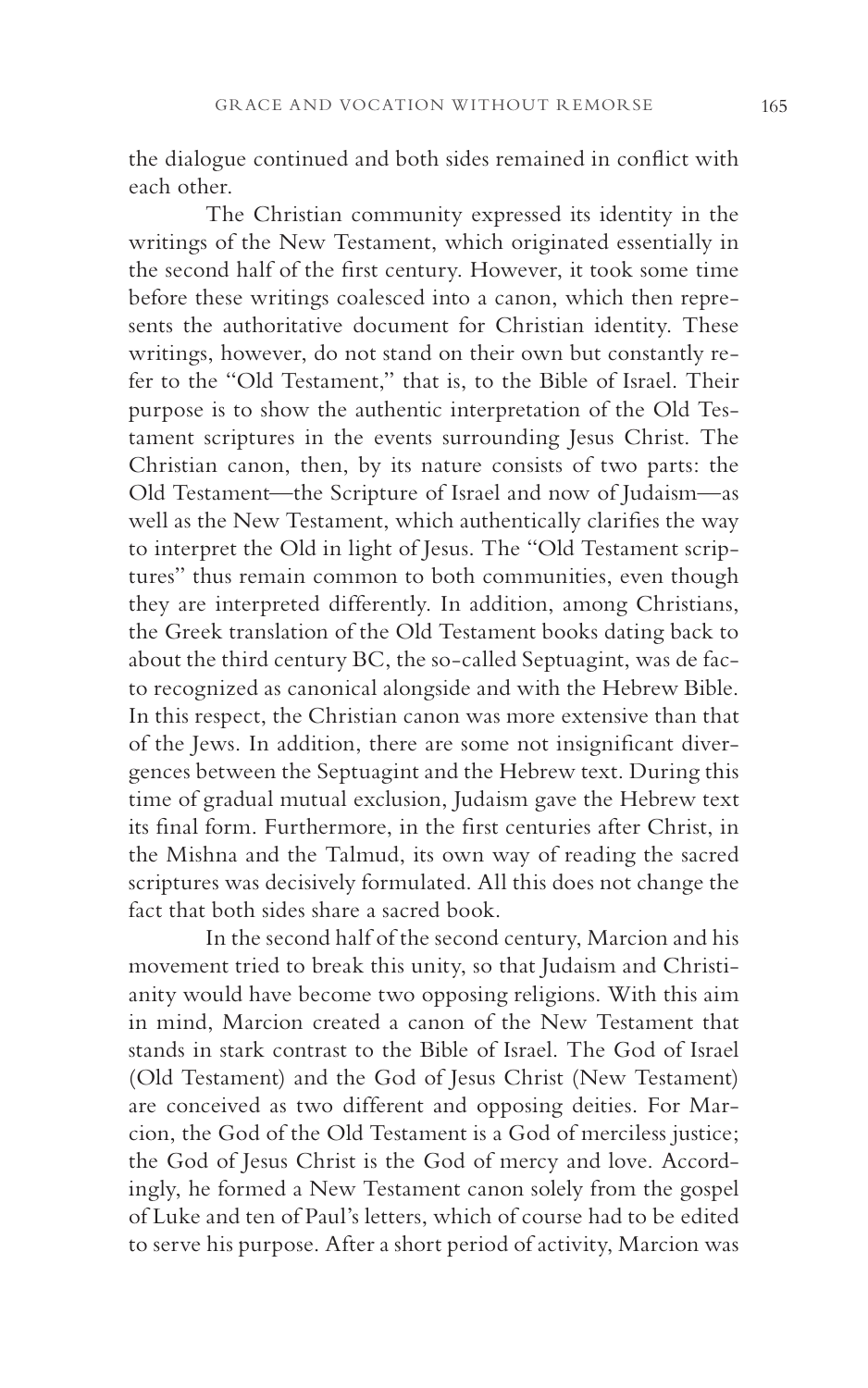excommunicated by the Church in Rome, and his religion was excluded as not belonging to Christianity. Of course, the Marcionite temptation persists and reappears in certain situations in the history of the Church.

At this juncture, we note that Judaism and Christianity developed along divergent paths through a difficult process and so formed themselves into two separate communities. And yet, despite the authoritative writings in which their own identities are both formulated, they remain connected through the common foundation of the "Old Testament" as their common Bible.

At this point the question arises as to how the two separate communities, united by a common Bible, judge one another. Here we encounter the treatise *De Iudaeis*, often called *Adversus Judaeos* and conceived in a polemical context. The negative judgments about the Jews, which also reflect the political and social problems of coexistence, are well known and have repeatedly led to anti-Semitic failures. On the other hand, as we saw earlier, the Church of Rome with its rejection of Marcion in the second century made it clear that Christians and Jews worship the same God. The holy books of Israel are also the holy books of Christendom. The faith of Abraham is also the faith of the Christians; Abraham is also for them "the father of faith."

This fundamental commonality includes, of course, contrasting interpretations:

1) For Jews it is clear that Jesus is not the messiah and therefore Christians are wrong to invoke their Bible, the "Old Testament." Their basic argument is and reads: the messiah brings peace; Christ did not bring peace into the world.

2) Christians respond to this that after the destruction of the temple in 70 AD and in view of Israel's diaspora situation (which had no end in sight), Scripture, the "Old Testament," had to be newly interpreted; in its previous form it could no longer be lived and understood. In his saying about the temple being destroyed and rebuilt in three days, Jesus anticipated the event of the destruction of the temple and announced a new form of worship, whose midpoint would be the gift of his body, by which the Sinai covenant would be brought to its definitive form, becoming the new covenant. At the same time, the covenant would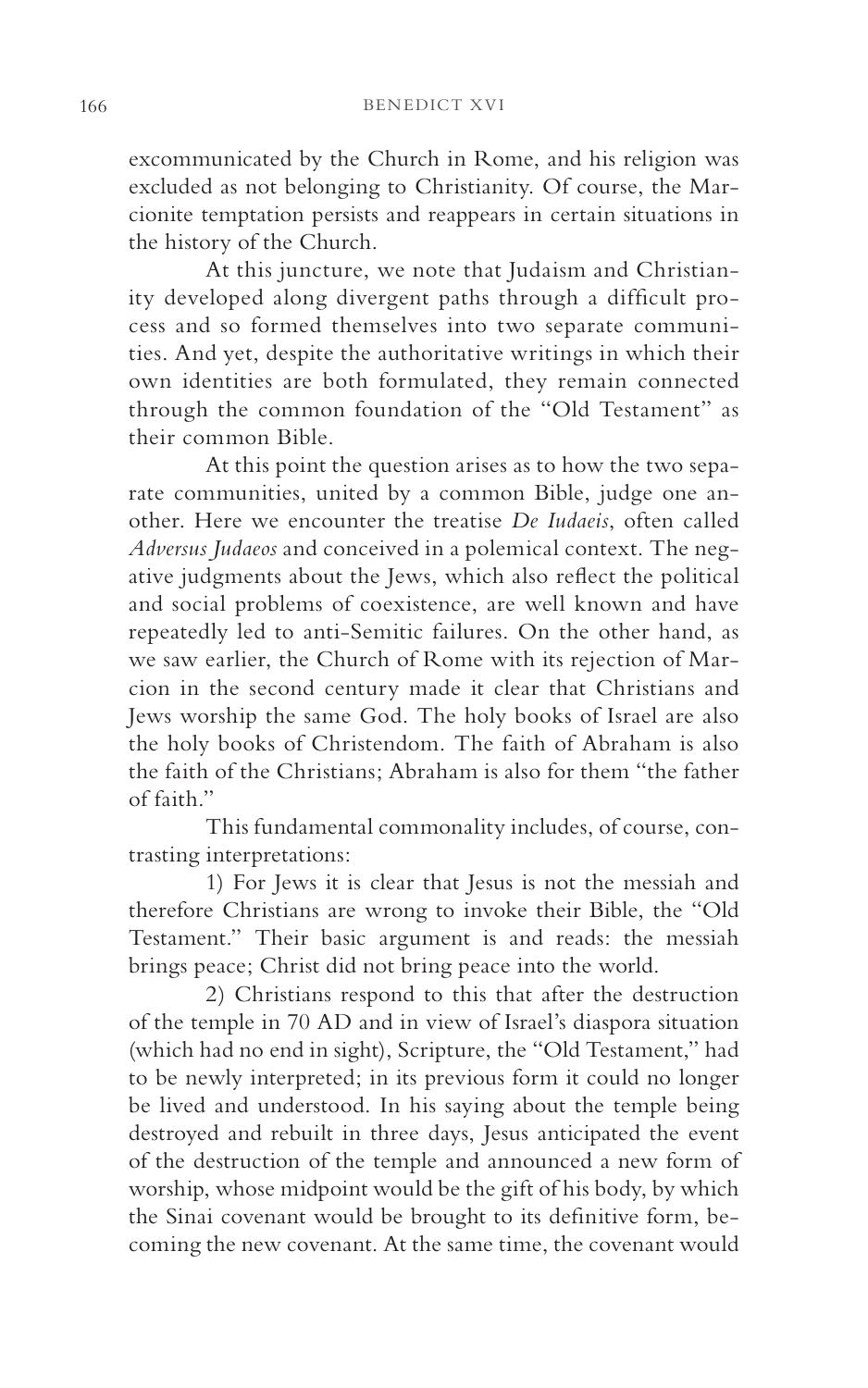be extended to all believers, thus giving the promise of land its definitive meaning.

It was therefore evident to Christians that the message of Jesus Christ, his death and Resurrection, signified the Godgiven turning point of time. And the interpretation of the sacred books in light of Jesus Christ is, as it were, an interpretation legitimated by God.

Traditionally, the Old Testament is divided into three types of books: *Torah* (Law), *Nebiim* (Prophets), and *Ketubim*  (Wisdom books and Psalms). In Judaism the emphasis is entirely on the Torah; and in fact, the other books (with the exception of the Psalms), especially the prophetic books, have only a secondary weight. Among Christians the perspective shifts. The whole Old Testament is now understood as prophecy, as *sacramentum futuri*. Even the five books of Moses are essentially prophecies. This entails a dynamic approach to the Old Testament, whose texts are not to be read statically in themselves, but must be understood altogether as a movement forward toward Christ. In the Church's praxis, this has resulted in a concrete redistribution of emphasis: the Wisdom books are the foundation of moral instruction in the catechumenate and for Christian life in general. The Torah and the prophets are read as anticipated Christology. The Psalms become the great prayer book of the Church. Traditionally, David is considered their author. For Christians, however, the author is first Jesus Christ, who is the real David and thus the one praying the Psalms. The Psalms are read from him and with him.

The original historical meaning of the texts is not thereby repealed, but it must be exceeded. The first two lines of the famous *Distychon* on the four senses of Scripture characterize this movement: *Littera facta docet. Quid credas allegoria. Moralis quid agas. Quo tendas anagogia*.

Already by the time of Gregory the Great, however, there is a shift away from this reweighting: "allegory," the christological reading of the whole of Scripture, loses some of its importance, and the moral sense comes increasingly to the fore. With Thomas Aquinas and his new view of theology, allegory is fundamentally devalued (only the literal sense can be used in arguments). De facto, the *Nicomachean Ethics* of Aristotle becomes the basis of Christian morality. Here the danger of the loss of meaning for the whole Old Testament is obvious.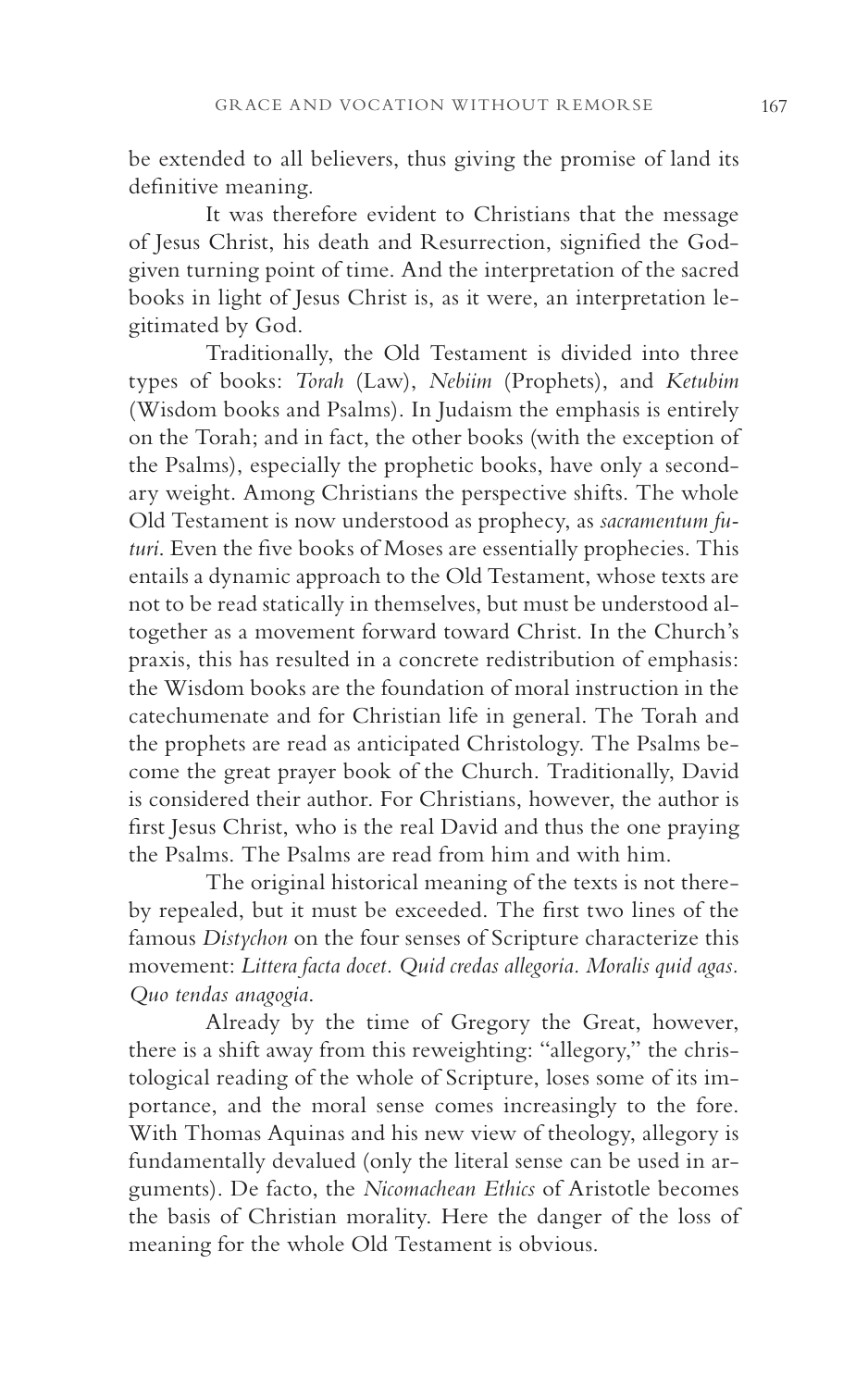#### 2. VATICAN II'S NEW PERSPECTIVE ON THE PROBLEM

In No. 4 of the Second Vatican Council's *Declaration on the Relationship of the Church to Non-Christian Religions*, the relationship between Christianity and Judaism is formulated in a decisive way. Historical errors are rejected, and the truly authentic content of the Christian tradition in matters of Judaism is formulated, thus giving a valid measure for a newly-fashioned treatise *De Judaeis*. In 2015, the Commission for Religious Relations with the Jews published "A Reflection on Theological Questions Pertaining to Catholic-Jewish Relations on the Occasion of the 50th Anniversary of *Nostra Aetate* (No. 4)," in which it offers an authoritative summary of previous developments. From this overview, one can say that the new view of Judaism that developed after the Council can be summarized in two statements:

1) The "theory of substitution," which has hitherto determined theological reflection on this question, should be rejected. This view holds that after the rejection of Jesus Christ, Israel ceased to be the bearer of the promises of God, so that it could now be called the people "who were once your chosen people" (*Prayer for the Consecration of the Human Race to the Sacred Heart of Jesus*).

2) Instead, it is more correct to speak of the never-revoked covenant—a theme that was developed after the Council in connection with Romans 9–11.

Both of these theses—that Israel is not replaced [*substituiert*] by the Church, and that the covenant was never revoked are basically correct, but are in many ways imprecise and need to be given further critical consideration.

First, it should be noted that there was no "theory of substitution" as such before the Council: none of the three editions of the *Lexikon für Theologie und Kirche* (Buchberger - Rahner - Kasper) contains an entry on the theory of substitution. It is also missing from Protestant lexicons such as *Religion in Geschichte und Gegenwart* (3rd ed.). It should be said, however, that in the index of the Kasper edition of the *Lexikon*, the word *Substitutionstheorie* appears under entries on the "Old Testament II" (Breuning), "Israel III" (Breuning), and "People of God I" (W. Kraus).

Just as the "theory of substitution" did not exist as such, so too is the idea of Israel's position in salvation history after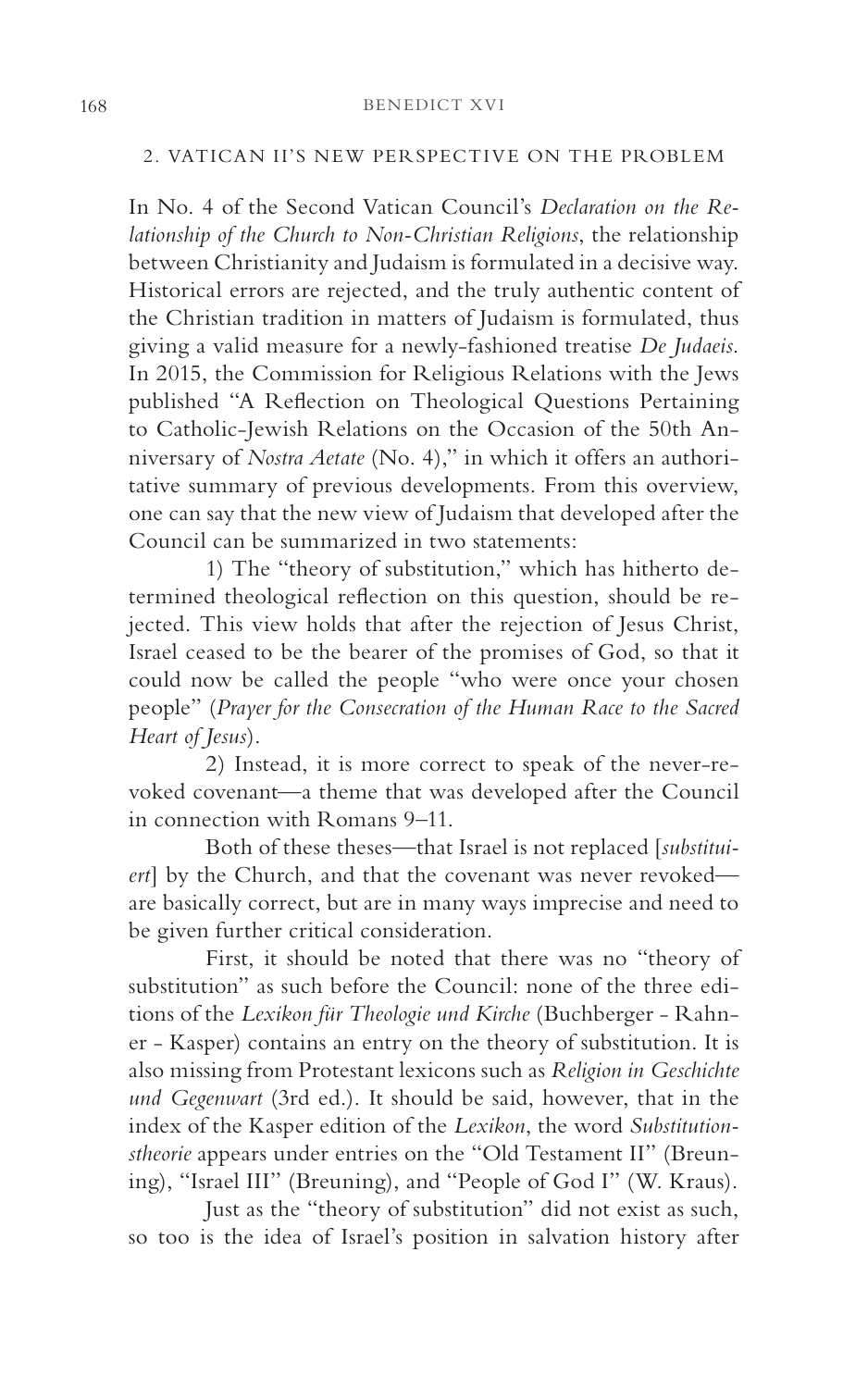Christ not something that theology understood in a uniform way. It is true, though, that texts such as the parable of the vineyard tenants (Mk 12:1–11) or the wedding feast (Mt 22:1–14; Lk 14:15–24)—to which the invitees do not come and are then replaced by others—largely shaped the understanding of Israel's rejection and how this functions in the present history of salvation.

On the other hand, it was clear that Israel or Judaism always maintained a special position and was not simply submerged in the world of other religions. Above all, two points of view have always resisted the idea that the Jewish people have been totally cut off from the promise:

1) Israel is undeniably the possessor of Holy Scripture. It is true that 2 Corinthians says that in reading Scripture a veil covers the heart of Israel, and that this veil will be taken away only through turning to the Lord Jesus Christ (2 Cor 3:15f). But it remains the case, after all, that with Holy Scripture one is holding God's revelation in one's hands. The Fathers of the Church, such as Augustine, emphasized that Israel must be deemed as existing apart from the community of the Church in order to attest to the authenticity of the Sacred Scriptures.

2) Not only does St. Paul speak of "all Israel being saved," but also the Book of Revelation of St. John sees two groups of the redeemed: 144,000 from the twelve tribes of Israel (which expresses in another language the same thing that Paul meant by the phrase "all Israel"); and next to them, "a great multitude that no man can number" (Rv 7:9) as the representation of the saved pagan world. According to the perspective of the New Testament, this eschatological view is not simply concerned with something that will eventually come to pass after many thousands of years; rather the "eschatological" is always also somehow present.

From both points of view, it was clear to the Church that Judaism is not one religion among others, but stands in a unique situation and therefore must be recognized as such by the Church. On this basis the idea developed in the Middle Ages of the pope's twofold obligation of protection: on the one hand, the Christians must be defended against the Jews, but also the Jews had to be protected. They alone in the medieval world could exist alongside Christians as a *religio licita*.

The question of substitution arises not only in relation to the whole of Israel as such, it is made concrete in the individual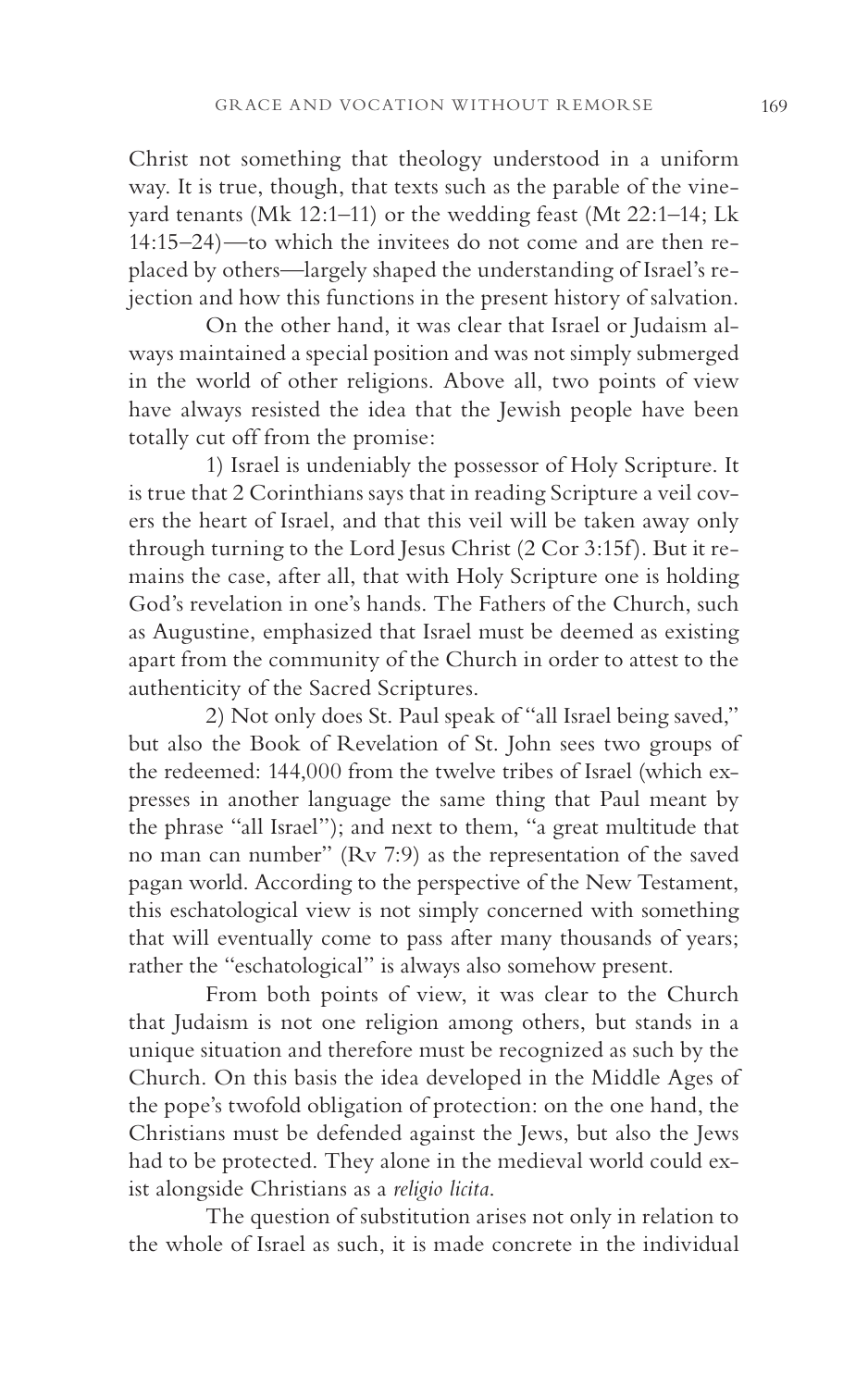elements in which the election presents itself: 1) the bestowal of cultic laws, which include the temple cult and the great feasts of Israel; 2) the cultic laws that concern individual Israelites: Sabbath, circumcision, food regulations, purity regulations; 3) the legal and moral instructions of the Torah; 4) the messiah; 5) the promise of land. Following this, we will address the question of the covenant.

# 3. THE QUESTION OF "SUBSTITUTION"

Let us therefore deal in a first part with the essential elements of the promise to which the concept of substitution could be applied; a second point will then address the question of the covenant.

# *3.1. The temple cult*

What does the "no" to substitution mean for the Torah-regulated temple cult? Let us ask in concrete terms: Does the Eucharist replace the ritual sacrifices, or do they remain in themselves necessary? I think that here it becomes apparent that the static view of law and promise, which stands behind the unqualified no to the "theory of substitution," necessarily breaks down at this point. From the very beginning, the question of cult in Israel has evidently moved in a dialectic between criticism of the cult and loyalty to the laws governing cultic worship. I would like to refer to the third chapter of the first part of my book *The Spirit of the Liturgy*. We encounter the critique of cult in texts such as 1 Samuel 15:22, Hosea 6:6, Amos 5:21–27, and so on. In the Hellenistic realm, the criticism of the cult led more and more to the total rejection of the cultic sacrificial system. The critique found concrete form in the idea of a rational sacrifice [*Logos-Opfers*]. Israel, however, always retained the knowledge that a purely spiritual sacrifice is insufficient. I refer to two texts: Daniel 3:37–43 and Psalm 51:19ff.

The Psalm says clearly in verse 16f: "You take no delight in sacrifice. . . . The sacrifice acceptable to God is a broken spirit." Then, surprisingly, in verse 18 the request and the prediction follow: "Rebuild the walls of Jerusalem. Then will you delight in right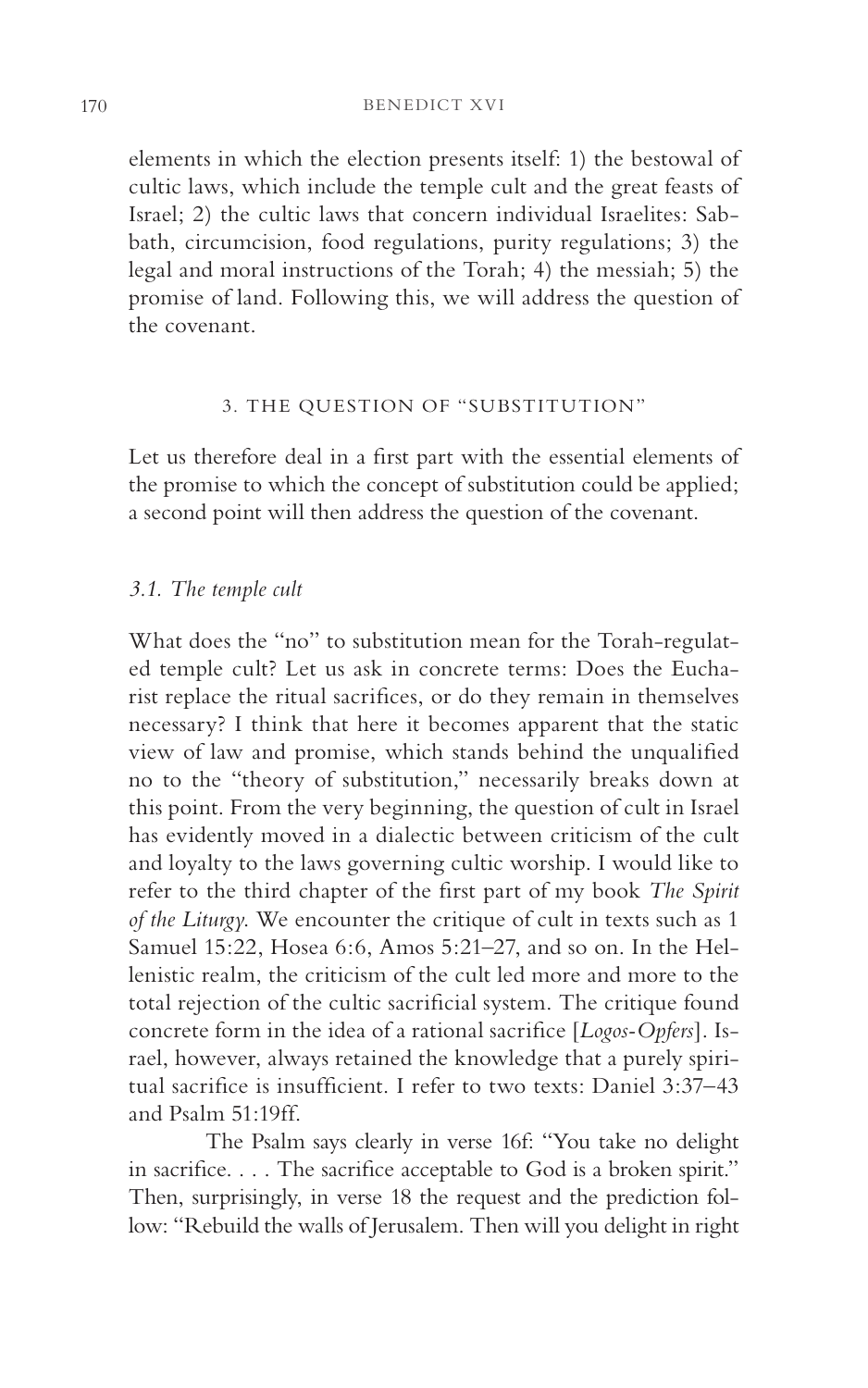sacrifices, in burnt offerings and whole burnt offerings." Modern commentators tell us that, in the end, conservative elements reintroduced what earlier verses had denied. In fact, there is a certain contradiction between the two groups of verses. But the fact that the last verse is indisputably part of the canonical text shows that a merely spiritual sacrifice alone is perceived as insufficient. The same can be seen in the aforementioned text from Daniel.

For Christians, the total self-gift of Jesus in the crucifixion is the only possible and at the same time necessary God-given synthesis of both views: the bodily Lord gives himself as a whole for us. His sacrifice includes the body, the entirely real physical world. But this is taken into the "I" of Jesus Christ and so completely elevated to the personal. For Christians, it is clear that all previous cult finds its meaning and its fulfillment only insofar as it moves toward the sacrifice of Jesus Christ. In him, to which it constantly refers, the whole makes sense. In fact, there is really no "substitution," but a journey that eventually becomes one reality. And yet this entails the necessary disappearance of animal sacrifices, in place of which ("substitution") the Eucharist occurs.

Instead of a static view of substitution or nonsubstitution, there is a dynamic consideration of the whole of salvation history, which finds its ἀνακεφαλαιώσις [recapitulation] in Christ (see Eph 1:10).

# *3.2. Cultic laws*

The question regarding cultic laws affecting individual persons (circumcision, Sabbath, etc.) revolves around the dispute over the freedom of Christians in relation to the law, especially as this was understood by Paul. Today it is clear that, on the one hand, these ordinances served the protection of Israel's identity in the great scattering among the peoples. On the other hand, the abolition of their binding character was the condition for the emergence of worldwide Christianity from the Gentiles. In this respect, these exact questions have not been a real problem for both sides since the separation of Israel and the Church. In the interconfessional polemics of the sixteenth century, Protestants reproached Catholics for reestablishing among Christians the old legalism with the ob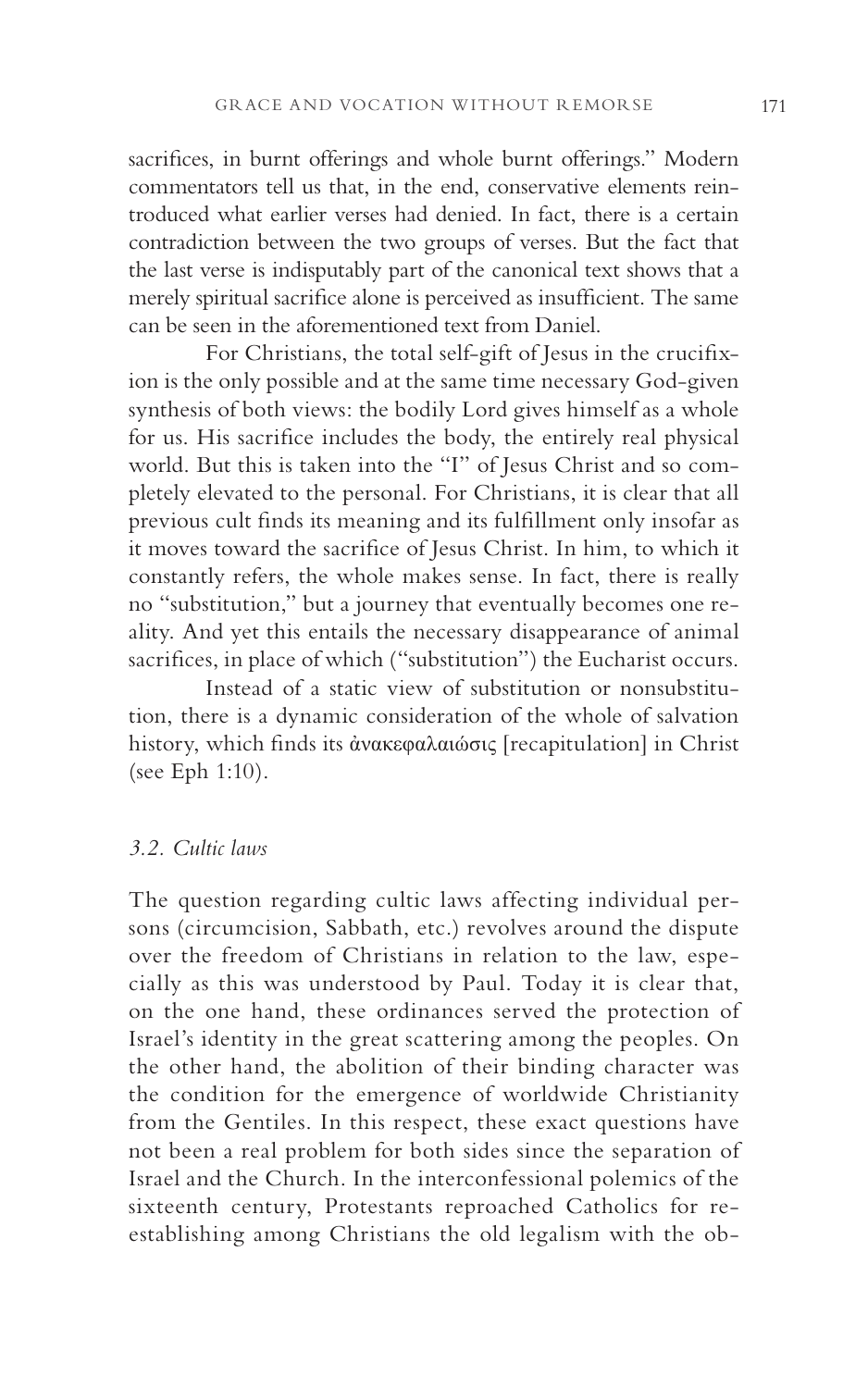ligation to fast before Mass on Sunday, abstinence from meat on Friday, etc. ("substituting" new norms for the old norms). This need not be discussed further here.

### *3.3. Law and morality*

As for the legal and moral precepts of the Torah, from the very fact of the concrete development of the law, it is clear also among Jews that the so-called casuistic model of law is subject to development. In this respect, a dispute between Christians and Jews is not necessary here.

As concerns the actual moral instruction, which found its essential expression in the Decalogue, what the Lord said after the Sermon on the Mount in Matthew 5:17–20 applies; namely, that the law remains valid, even if it must be read anew in new situations. But this new reading is neither a repeal nor a substitution, but a deepening in unaltered validity. There is really no substitution here.

It is strange how in the present situation many people claim a substitution precisely here: the eight beatitudes are supposed to have taken the place of the commandments; the Sermon on the Mount is taken as loosening altogether the morality of the Old Testament. On this entire question, I refer to the fourth chapter of the first volume of my book *Jesus of Nazareth* (64–127). A misunderstood Paulinism is the reason for the mistaken view that here, in the foundational instructions for Christian life, a radical substitution has been effected. In fact, it is also quite clear to Paul that the moral precepts of the Old Covenant, summarized in the double commandment of love, remain valid for Christians, albeit in the new context of love for and being loved by Jesus Christ. Here points one and three merge together in Paul, and this is the true Christian novelty: the crucified Christ has borne all our guilt. In Israel, the sacrifice of the Day of Atonement and the daily sin offering were destined to carry and abolish all injustice in the world. Animal sacrifices, however, could only be a gesture that pointed toward the power that reconciles in truth.

The incarnate Son of God who takes all of the suffering and all of the guilt of the world upon himself is now this reconciliation. For the Christian, to be connected with his death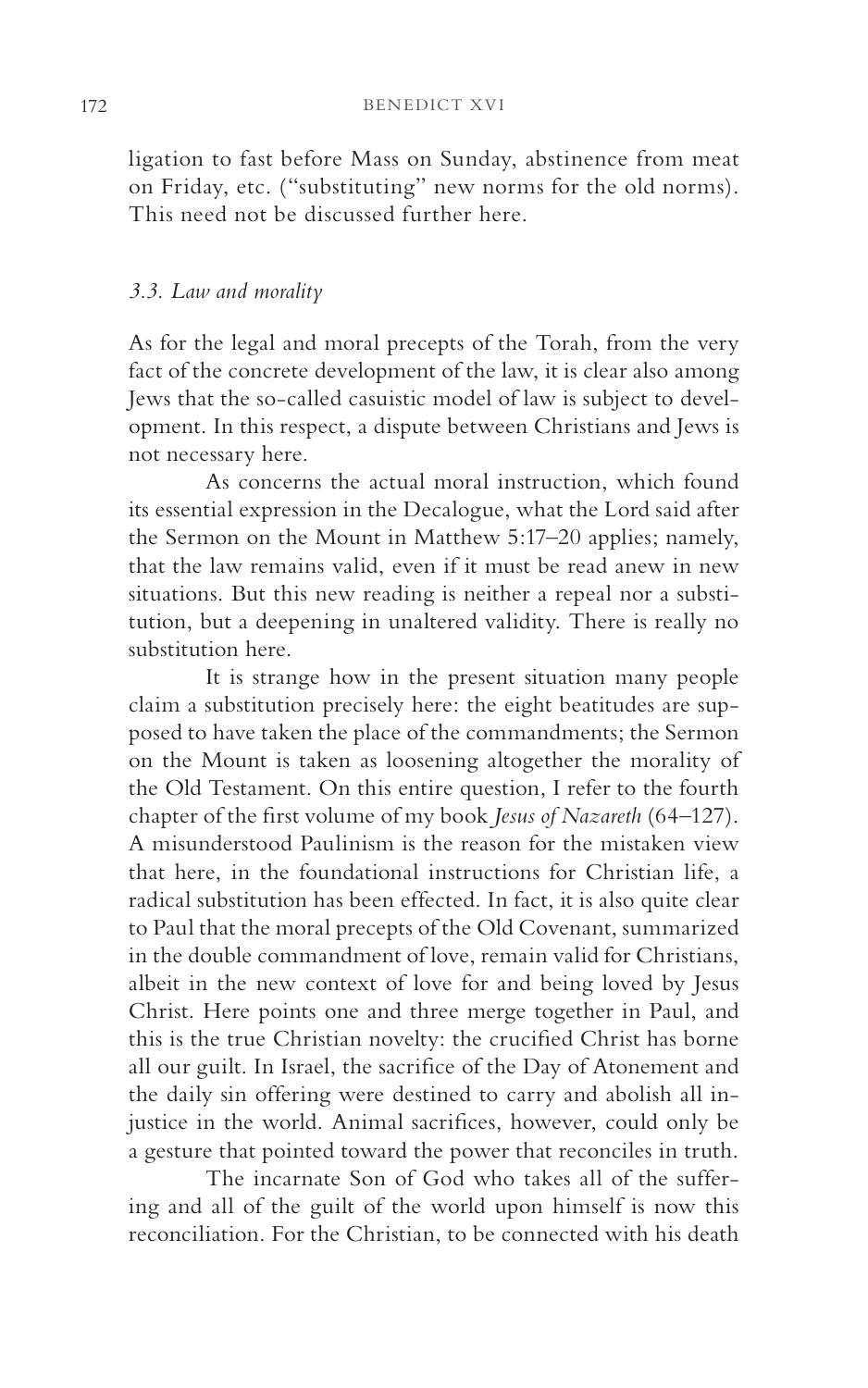in baptism means being ensheltered within the forgiving love of God. It does not mean, however, that one's own life is now irrelevant and the moral law no longer exists for him. Rather, it means that this being one with Christ in the inner freedom of love can and must be newly lived.

Of course, the controversy over Pauline Christianity will continue, but I think that there should be a new clarity regarding the fact that the moral instruction in the Old Covenant and the New Covenant is, in the end, identical and that there can be no actual "substitution" here.

#### *3.4. The messiah*

The question of the messianic identity of Jesus is and remains the real issue of dispute between Jews and Christians. Although it will not per se stop the presentation of the separation of the two paths, recent research in the Old Testament has opened up new possibilities for dialogue. Developments in recent exegesis involving the re-dating and reinterpretation of the great hopes of Israel (Gn 49:10; Nm 24:17; Sm 7:12–16; Ps 89:20–46; Am 9:14f; Is 7:10–17, 9:1–6, 11:1–9; Mi 5:1–5; Hg 2:20–23; Zez 4:8–14; and various texts of the Psalms) show a polyphony and variety of forms of hope in which the largely political figure of the new David—the "messiah-king"—is only one form of hope among others. It is evident that the *entire* Old Testament is a book of hope. At the same time, this hope expresses itself in changing forms. It is further evident that this hope points less and less to an earthly and political power, and that the importance of the passion as an essential element of hope comes increasingly to the fore.

From the New Testament testimonies about Jesus, it is clear that he was wary of the title of messiah and the ideas generally associated with this title. This becomes apparent, for example, in Jesus' remark concerning the messiah as son of David according to Psalm 110. Jesus recalls that the scribes portray the messiah as the son of David. In the Psalm, however, the messiah does not appear as David's son, but as his Lord (Mk 12:35f). Even when, in the confessional formula that was developing among the apostles, the title christ-messiah is applied to Jesus, he immediately supplements and corrects the ideas concealed in this title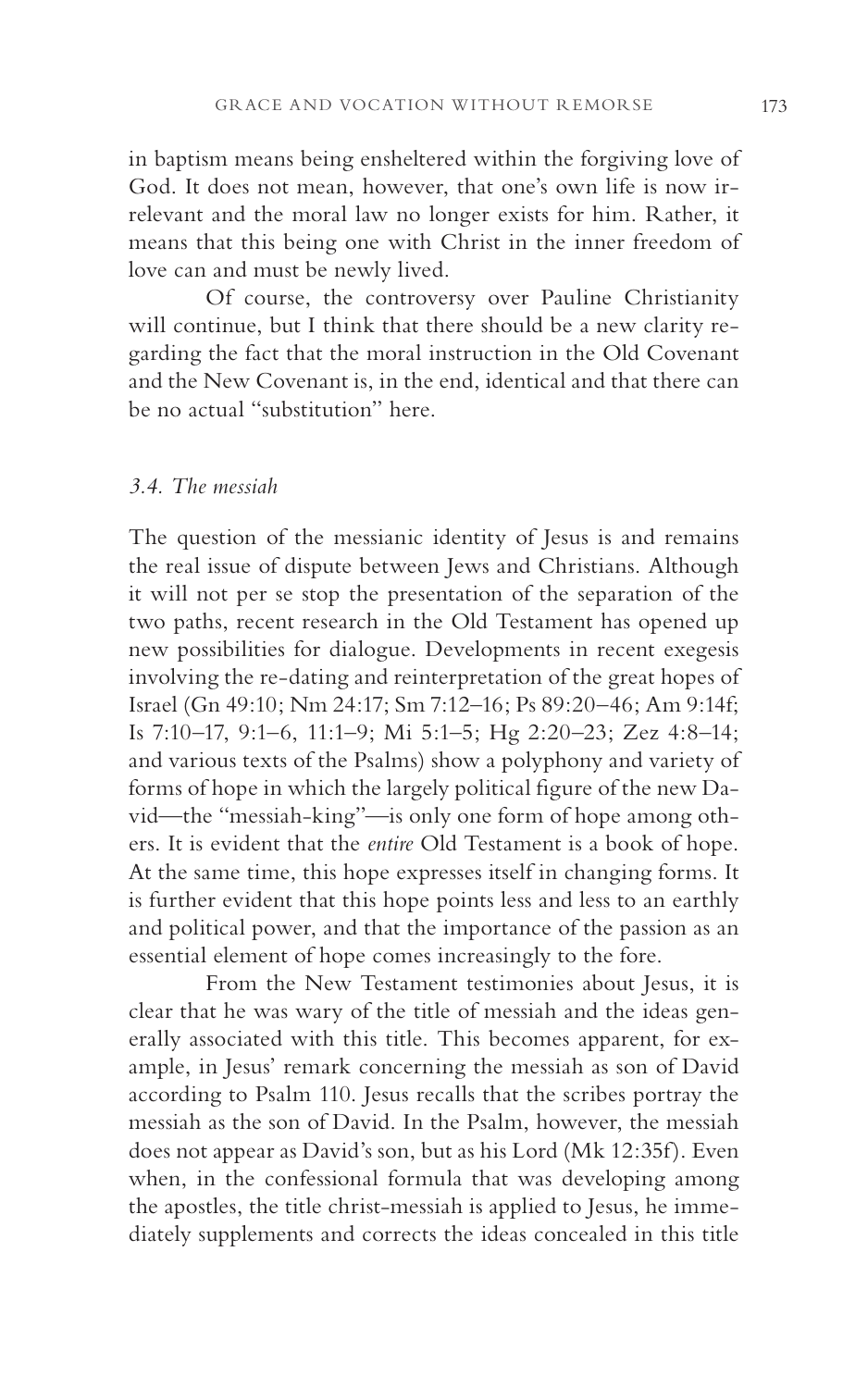with a catechesis on the suffering of the savior (see Mk 8:27–33; Mt 16:13–23). In his proclamation he himself did not draw on the Davidic tradition, but mainly on the form of the son of man formulated by Daniel as a figure of hope. In general, what was central for him was the idea of the passion, vicarious suffering and death, and atonement. The idea of God's suffering servant, of salvation through suffering, was essential for him: the songs of the suffering servant in Isaiah, as well as the mysterious visions of suffering of Zechariah, determine his image of the savior. These texts express Israel's experiences of faith during the times of exile and Hellenistic persecution. They appear as essential stages in God's journey with his people, which moves toward Jesus of Nazareth. But even Moses, who steps forth for his people and vicariously offers his own death, appears transparent to the mission of Jesus. In his important study *Gottes Selbsterniedrigung in der Theologie der Rabbinen* (Munich, 1968), Peter Kuhn has shown that the idea of the self-abasement, and even the suffering of God, is not foreign to Judaism. And he shows that there are significant approaches toward the Christian interpretation of the Old Testament hope for salvation, even if final differences still remain.

In the medieval debates between Jews and Christians, it was common for the Jewish side to quote Isaiah 2:2–5 (Mi 4:1–5) as the core of the messianic hope. We see how the one who makes a messianic claim must prove his identity before the bar of these words: "He shall decide the conflict of peoples . . . and they shall beat their swords into ploughshares and their spears into pruning hooks. Nation shall not lift up the sword against nation, neither shall they learn war any more" (Is 2:4; Mi 4:3f). It is clear that these words have not been fulfilled, but remain an expectation of the future.

In fact, Jesus read the promises of Israel within a broader understanding, in which the passion of God in this world, and thus the suffering of the righteous one, becomes ever more central. Neither does the triumphant accent simply dominate in his images of the kingdom of God; they too are characterized by God's struggle for and with humanity. During this time the weeds grow together with the wheat in the field of God's kingdom and are not torn up. The fishing net of God contains good and bad fish. The leaven of God's kingdom pervades the world slowly from within in order to transform it. In conversation with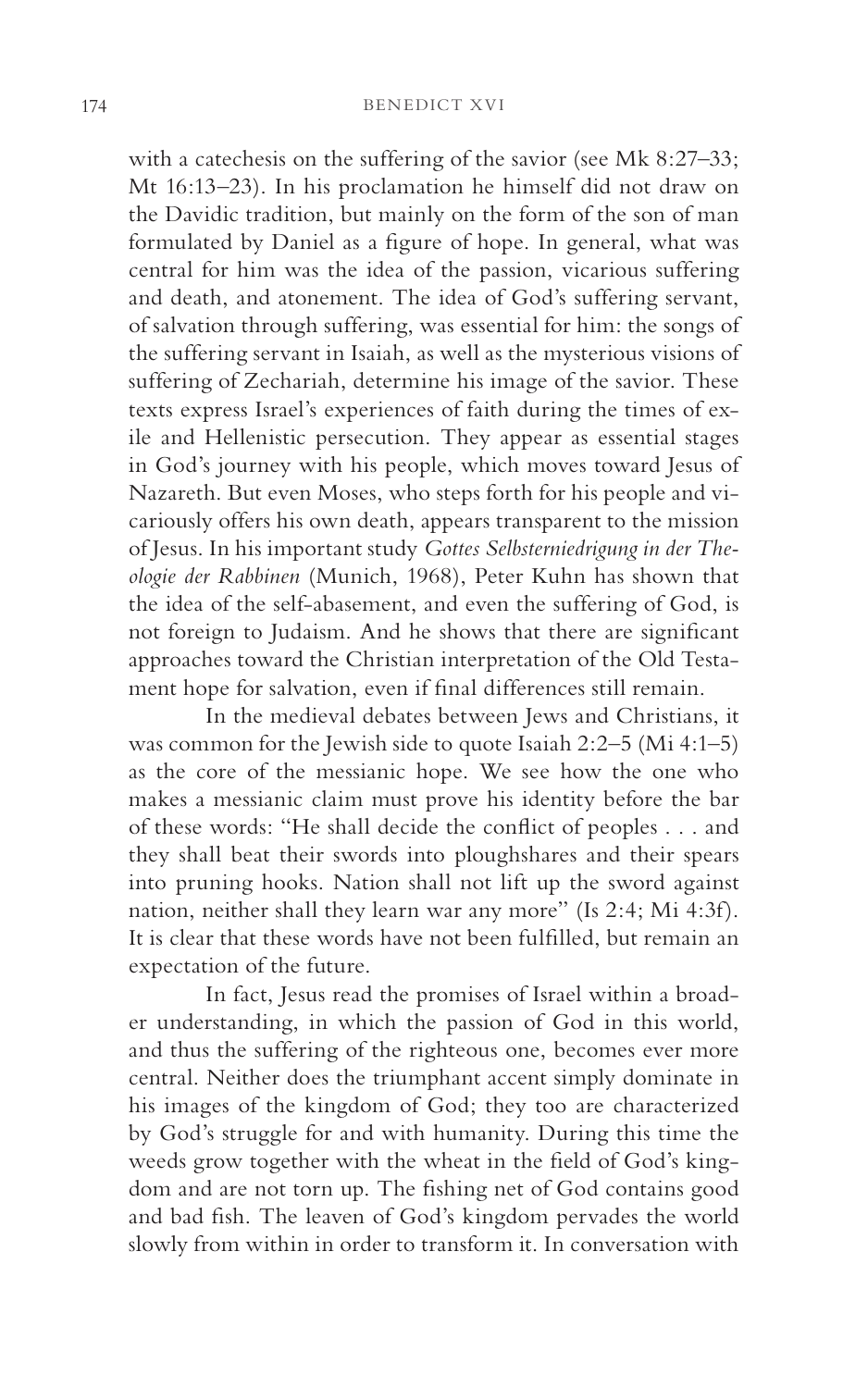Jesus on the way to Emmaus, the disciples learn that it is precisely the cross that must be the essential center of the figure of the messiah. The messiah does not appear primarily under the sign of the royal figure of David. The gospel of John, as a concluding summary of Jesus' dialogue with the Jews (which at the same time mirrors the future dialogue between Jews and Christians), offers a different account of the center of the figure of Jesus and the interpretation of Israel's hopes. In John the essential statement about the form of the promise is connected to the figure of Moses: "I will raise up for them a prophet like you from among their own people . . . him you shall heed" (Dt 18:15). The figure of Moses is characterized as having seen the Lord "face to face" (Dt 34:10). Deuteronomy itself notes that the promise has so far remained unfulfilled and that "never since has there arisen a prophet in Israel like Moses, whom the Lord knew face to face" (Dt 34:10). In the first chapter of his gospel, John states programmatically that what was awaited in these words is now fulfilled in Jesus: "No one has ever seen God; the only Son, who is in the bosom of the Father, he has made him known" (Jn 1:18, cf. 13:25). To begin with, we can say that Jesus did not want to bring the perfected new world of peace in an immediate way, as prophesied in Isaiah 2 and 4. Rather, he wanted to reveal God to man (also to the Gentiles) and to disclose his will—he who is the true salvation of man.

In my analysis of the eschatological discourse of Jesus in the second volume of *Jesus of Nazareth* (24–52), I have shown that according to Jesus' understanding of history, a "time of the Gentiles" comes between the destruction of the temple and the end of the world. At first, of course, its length was considered to be very short. But as part of the history of God and man, this time is essential (45–49). Although this period of God's dealings with the world is not directly evident as such in the texts of the Old Testament, it does correspond to the unfolding of the hope of Israel. This becomes more and more evident in the later period (Deutero-Isaiah, Zechariah, etc.).

St. Luke tells us that Jesus, the Risen One, on the way with two disciples, also led them on an interior journey. He reads, as it were, the Old Testament anew with them. In this way, they learn to understand in an entirely new way the promises and hopes of Israel and the figure of the messiah. They discover that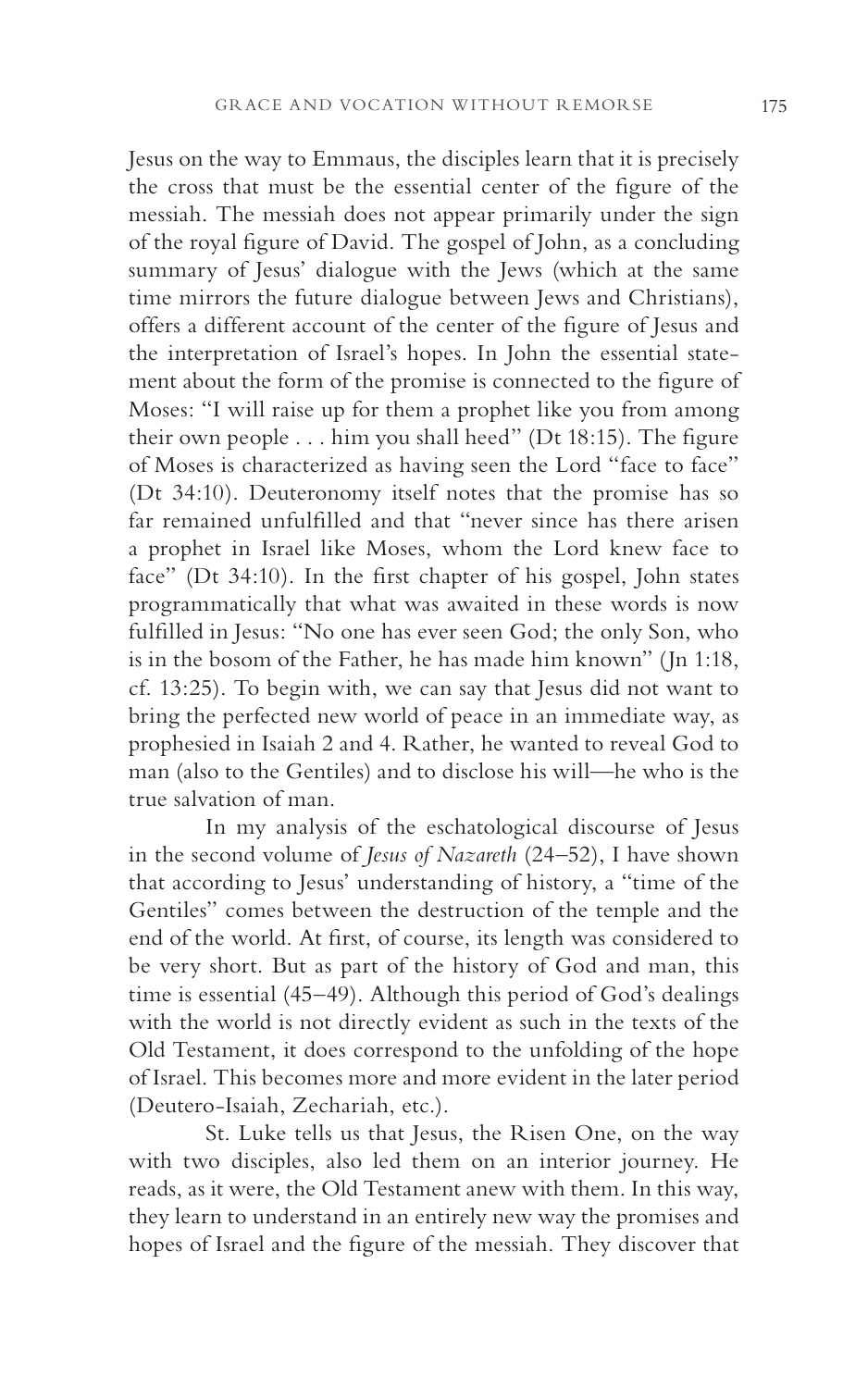the fate of the Crucified and Risen One, who mysteriously travels with the disciples, is foreshadowed in these books. They learn a new reading of the Old Testament. This text describes the formation of the Christian faith in the first and second centuries and thus describes a path that is always to be newly sought out and pursued. It also describes in essence the conversation between Jews and Christians as it should be up until today—a conversation that, unfortunately, has occurred only in rare moments.

The fathers were well aware of this new structuring of history when, for example, they described the movement of history according to the threefold scheme of *umbra*—*imago*—*veritas*. The time of the Church (the "time of the Gentiles") is not yet the arrival of open *veritas* (= Is 2 and Mi 4). It is still *imago*; that is, it still stands in the interim, albeit in a new openness. Bernard of Clairvaux correctly portrayed this when he changed the account of the twofold advent of Christ into a threefold presence of the Lord, calling the time of the Church an *Adventus medius* (*Jesus of Nazareth*, part two, 290–91).

In summary, we can say that the whole story of Jesus as told in the New Testament—from the account of the temptations to the story of Emmaus—shows that the time of Jesus, the "time of the Gentiles," is not a time of cosmic transformation in which the final decisions between God and man are already complete, but a time of freedom. In this time God encounters mankind through the crucified love of Jesus Christ in order to gather them into the kingdom of God through a free yes. It is the time of freedom, and that also means a time in which evil continues to have power. God's power during this time is a power of patience and love that remains effective against the power of evil. It is a time of God's patience, which is often too great for us—a time of victories, but also a time when love and truth are defeated. The ancient Church summed up the essence of this time in the saying "*Regnavit a ligno Deus*" ["God reigns from a tree"]. In being on the road with Jesus like the Emmaus disciples, the Church is constantly learning to read the Old Testament with him and thus to understand anew. She learns to recognize that this is precisely what was predicted about the "messiah." And, in dialogue with the Jews, she tries again and again to show that all this is "scriptural." Because of this, spiritual theology has always emphasized that the time of the Church is not about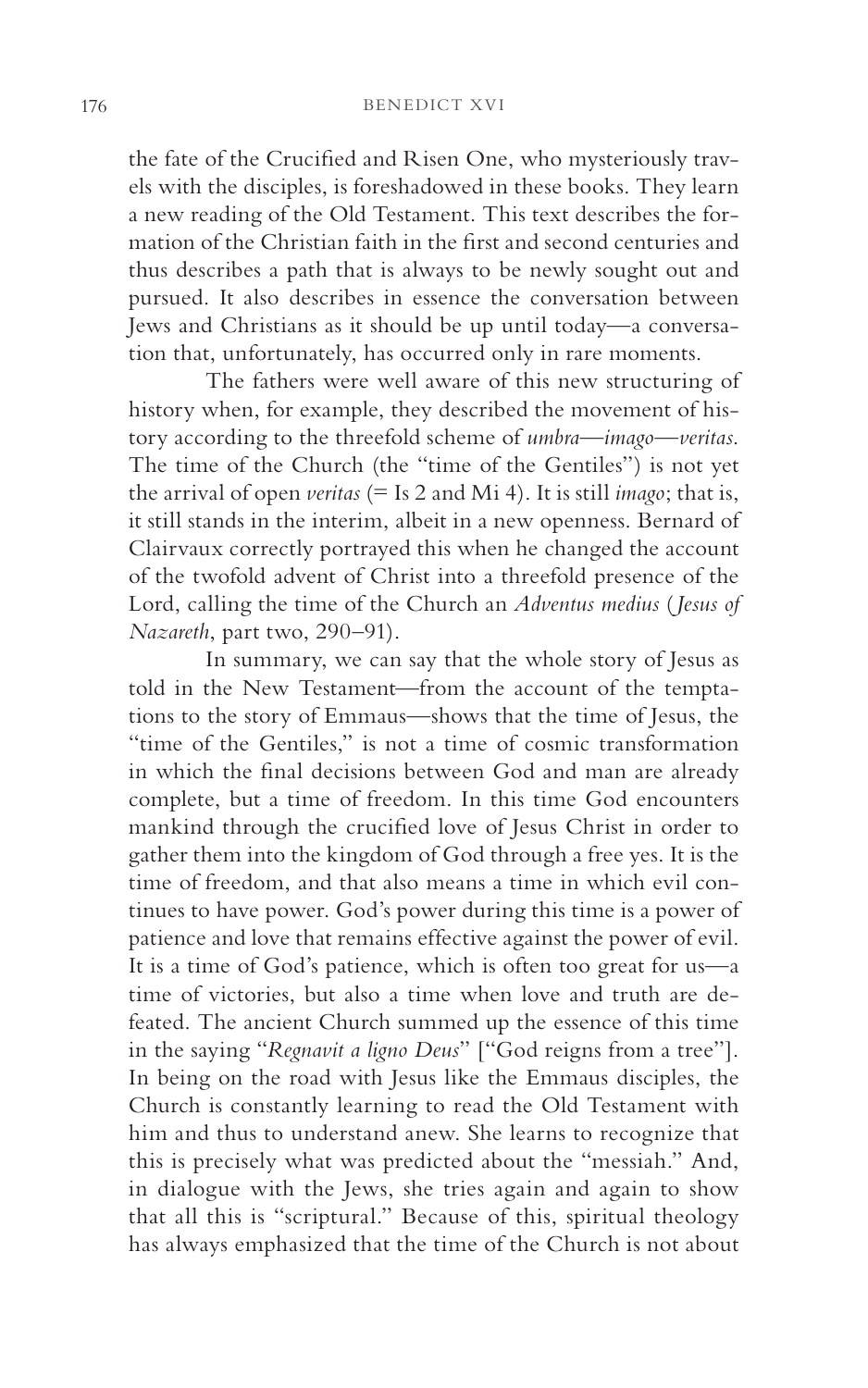arriving in paradise, but corresponds to a forty-year exodus of Israel worldwide. It is the path of those who are liberated. In the wilderness Israel was repeatedly reminded that its journey through the desert is the result of liberation from the bondage of Egypt. As Israel on the way always wished to return to Egypt, and could not recognize the good of freedom as good, the same goes for Christianity in its Exodus journey. Again and again, it becomes difficult to recognize the mystery of liberation and freedom as a gift of salvation, and there is desire to return to the condition that preceded liberation. But time and again, through the mercies of God, they can learn that freedom is the great gift that leads to true life.

### *3.5. The promise of land*

The promise of land is intended concretely for the children of Abraham as a people existing in history. Christians understand themselves as true descendants of Abraham (as impressively described, above all, in the Letter to the Galatians), but not as a people in the earthly-historical sense. They are a people existing among all the nations. As such they do not expect any particular country in this world. The Letter to the Hebrews expressly describes this understanding of the promise of land: "By faith he [Abraham] sojourned in the land of the promise, as in a foreign land, living in tents . . . heirs with him of the same promise. For he looked forward to the city . . . whose builder and maker is God" (Heb 11:9f). "These all died in faith, not having received what was promised, but having seen it and greeted it from afar, and having acknowledged that they were strangers and exiles on the earth" (Heb 11:13). The *Letter to Diognetus*  further elaborates this view: Christians live in their respective countries as responsible citizens, knowing that the true city, the actual country to which they are going, lies in the future. The promise of land refers to the future world and relativizes the different affiliations to particular countries. The dialectic of responsibly belonging to this world and at the same time being on a journey determines the Christian understanding of land and nationality. This must, of course, always be newly worked through, suffered, and experienced.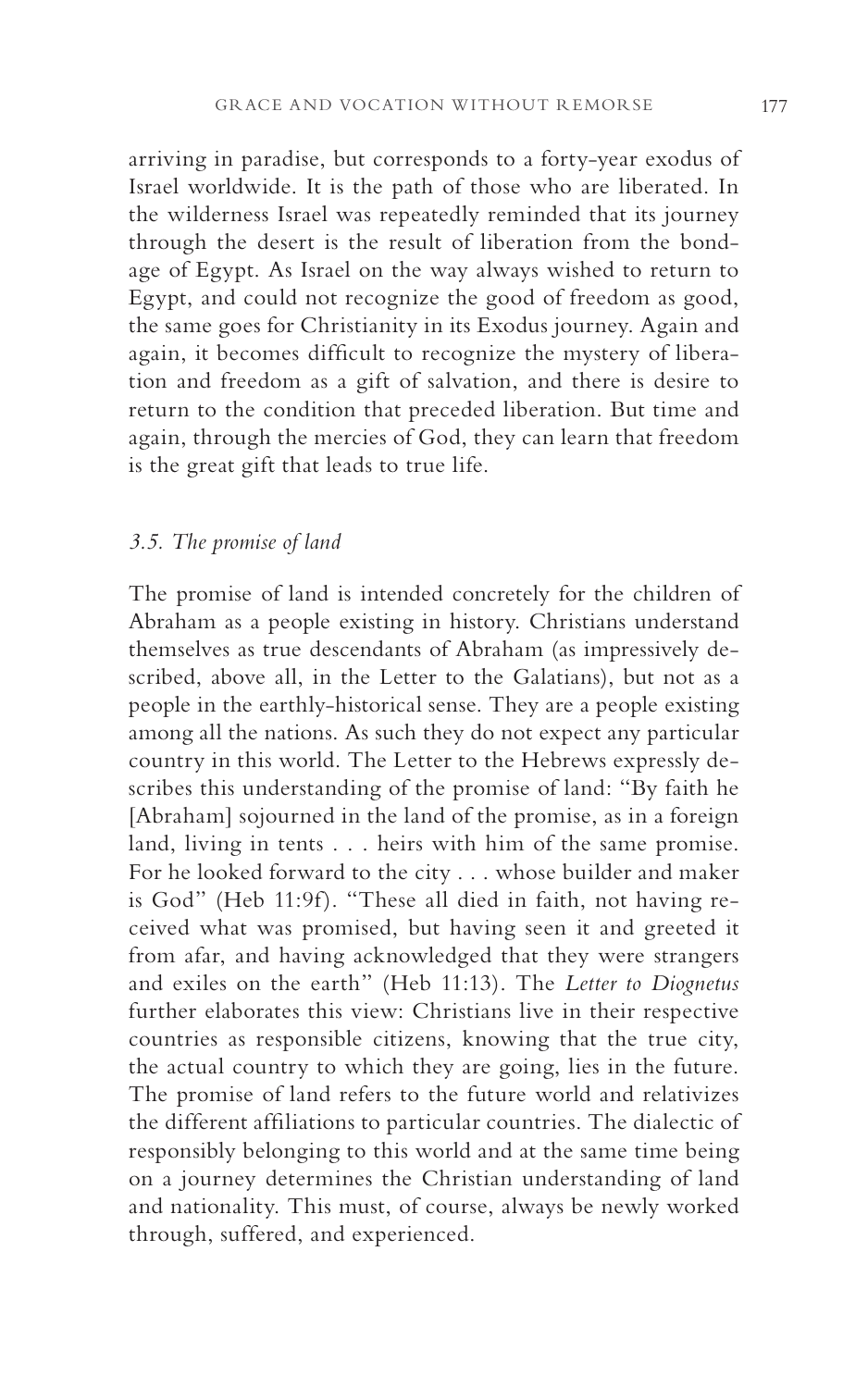On the other hand, Judaism adhered to the idea of the concrete descent from Abraham and thus necessarily had to search again and again for a concrete inner-worldly meaning for the promise of land.

The failure of the Bar Kokhba revolt (132–135 AD), which was theologically supported by parts of the rabbinate, meant for a long time a renunciation of such forms of political messianism. On the other hand, Maimonides (1135–1204) took a new direction in that he sought to ground the expectation of land in theology, in order to give it a rational form. However, a concrete reality did not emerge until the 19th century. The suffering of the large Jewish minority in Galicia as throughout the East became the starting point for Theodor Herzl to found Zionism, which aimed again to give a home to the displaced, poor, and suffering Jews. The events of the Shoah made a state of their own an even more urgent matter for the Jews. In the decaying Ottoman Empire, to which the Holy Land belonged, it had to be possible to make the historical homeland of the Jews once again their own. At the same time, there was a broad spectrum of internal reasons and concrete visions. A majority of Zionists were unbelievers, and it was under secular conditions that they made the land a home for the Jewish people. But religious forces were also always at work in Zionism, and to the surprise of agnostic fathers, a devotion to religion has often arisen in the new generation. The question of what to make of the Zionist project was also controversial for the Catholic Church. From the beginning, however, the dominant position was that a theologically-understood acquisition of land (in the sense of a new political messianism) was unacceptable. After the establishment of Israel as a country in 1948, a theological doctrine emerged that eventually enabled the political recognition of the State of Israel by the Vatican. At its core is the conviction that a strictly theologically-understood state—a Jewish faith-state [*Glaubenstaat*] that would view itself as the theological and political fulfillment of the promises—is unthinkable within history according to Christian faith and contrary to the Christian understanding of the promises. At the same time, however, it was made clear that the Jewish people, like every people, had a natural right to their own land. As already indicated, it made sense to find the place for it in the historical dwelling place of the Jewish people. In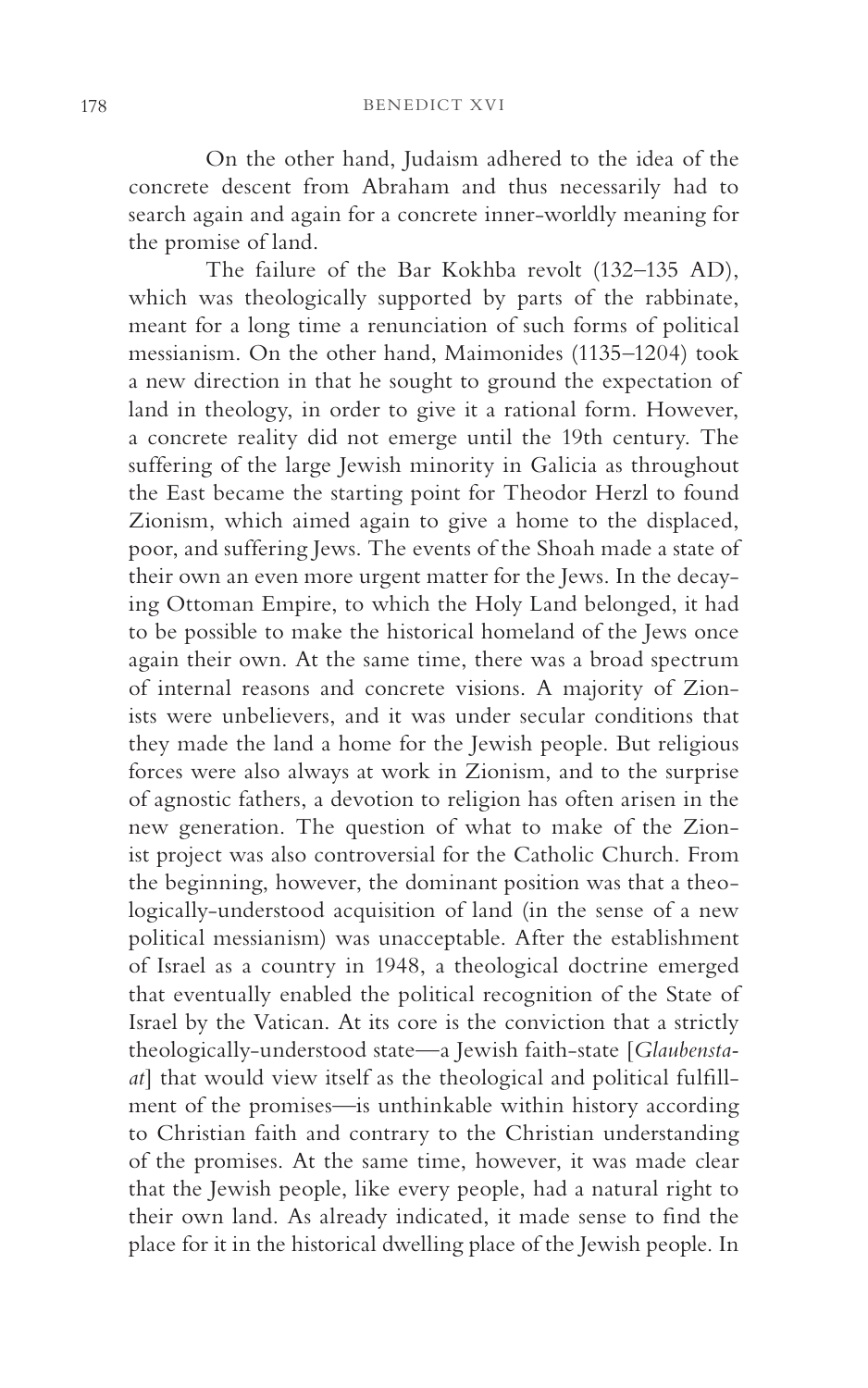the political situation of the collapsing Ottoman Empire and the British protectorate, this could be found in a manner consistent with the standards of international law. In this sense, the Vatican has recognized the State of Israel as a modern constitutional state, and sees it as a legitimate home of the Jewish people, the rationale of which cannot be derived directly from Holy Scripture. Yet, in another sense, it expresses God's faithfulness to the people of Israel.

The nontheological character of the Jewish state means, however, that it cannot as such be considered the fulfillment of the promises of Scripture. Rather, the course of history shows a growth and unfolding of the promises, as we have seen in relation to the other dimensions of the promise. Already in the first great diaspora of Israel under King Nebuchadnezzar, God's love for his people was at work in the midst of judgment and gave a new, positive meaning to the diaspora. It was only in exile that Israel's image of God, monotheism, was fully developed. According to the usual standards, a god who could not defend his country was no longer a god. In contrast to the ridicule of the people who represented Israel's God as vanquished and landless, it now became clear that precisely in giving away the land, the divinity of God is revealed—a God who is not only God of a particular country, but a God to whom the world as a whole belonged. He exercises dominion over the world and can newly redistribute according to his will. Thus Israel, in exile, has finally realized that their God is a God above the gods, who freely disposes of history and nations.

The Hellenistic persecution of Judaism was, in its own opinion, based on an enlightened image of God, which in principle should be uniform for all educated people. Thus there was no room for the particularity and the election of Israel by God. And yet, in the dispute between Greek polytheism and the one God of heaven and the earth whom Israel served, among the God-seeking people of antiquity there emerged an unexpected devotion to the God of Israel. The concrete expression of this is the movement of "God-fearers" who gathered around synagogues. In my dissertation *Volk und Haus Gottes bei Augustin* [*People and House of God According to Augustine*], following the analysis of Augustine, I tried to clarify the inner reasons for this process. The essence of the whole can perhaps be summarized as follows: ancient thought had finally arrived at an opposition between the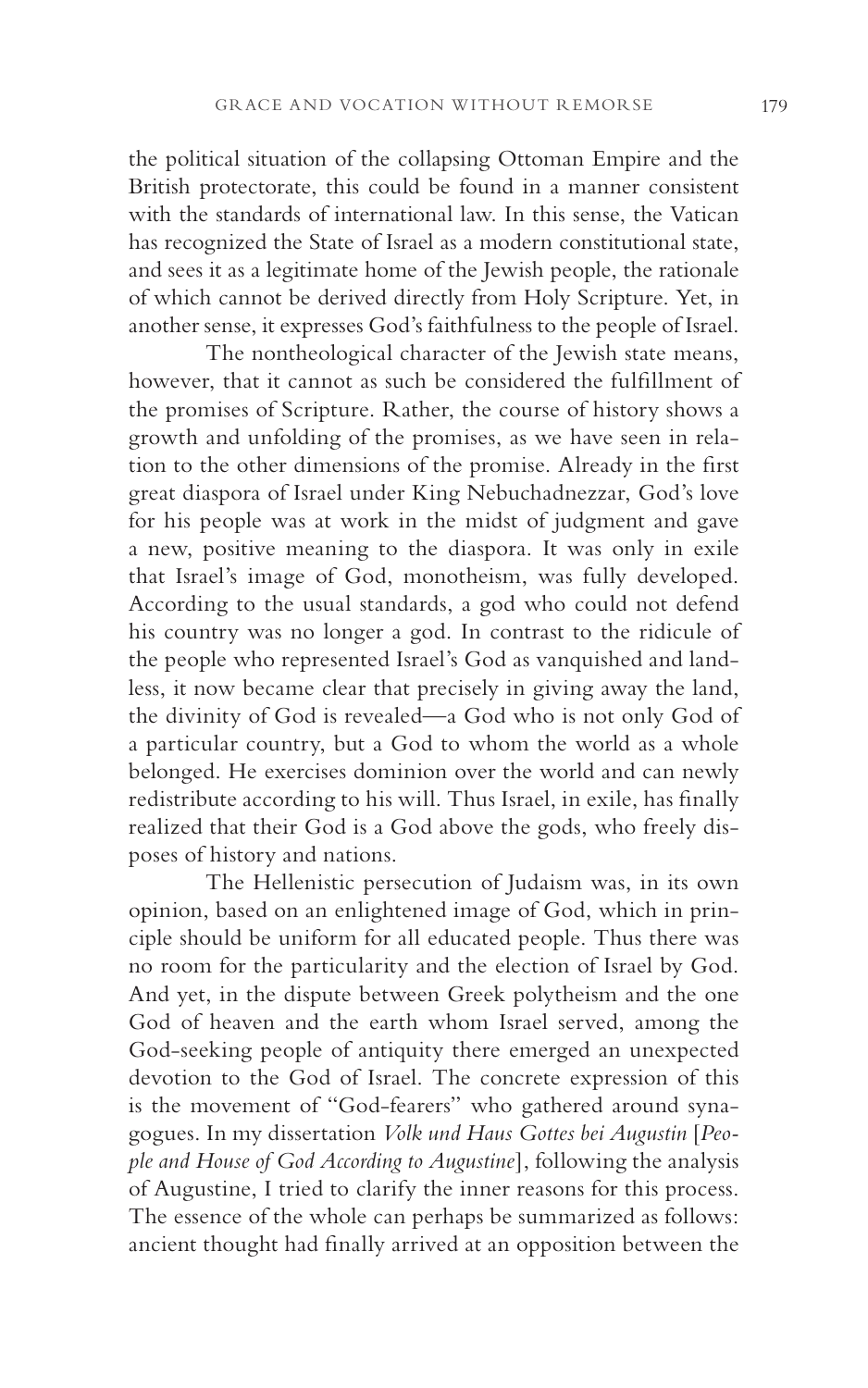deity worshipped in religion and the real structure of the world. The religious deities had to be rejected as ultimately unreal, and the real power, which created and indwelt the world, appeared to be religiously irrelevant.

In this situation, the Jewish God appeared as both the primordial power of all being (as philosophy had discovered), and, at the same time, as a religious force that addressed man in his concreteness and that allowed man to encounter the divine.

This coincidence of a philosophical idea and religious reality was something new and could make religion again a rationally-justifiable reality. The only thing that stood in the way was God binding himself to a single people and its legal system. If, as in the preaching of Paul, this bond were to be loosened and the God of the Jews could be regarded by all as their God, the reconciliation of faith and reason had been achieved (see also my short book *Der Gott des Glaubens und der Gott der Philosophen*).

In this way, the Jews have opened the door to God precisely through their final scattering in the world. Their diaspora is not merely and not primarily a condition of punishment; instead, it signifies a mission.

# 4. THE "NEVER-REVOKED COVENANT"

With all that has been said so far, we have commented on the first basic element of the new consensus on the relationship between Christianity and Judaism as presented in the reflections issued by the Commission for Religious Relations with the Jews. This first basic element states that the "theory of substitution" is not suitable for the relationship between Judaism and Christianity. We studied this thesis in terms of the basic elements that make up the election of Israel. We came to the conclusion that the critique of the theory of substitution indeed points in the right direction, but must be considered anew in its details. Now we must turn to the second element of this new consensus, that is, the language of the "never-revoked covenant."

The "Reflection" mentioned above points out that the thesis that "the covenant that God made with his people Israel perdures and is never invalidated" (no. 39) is not included in *Nostra aetate*. It was pronounced for the first time by John Paul II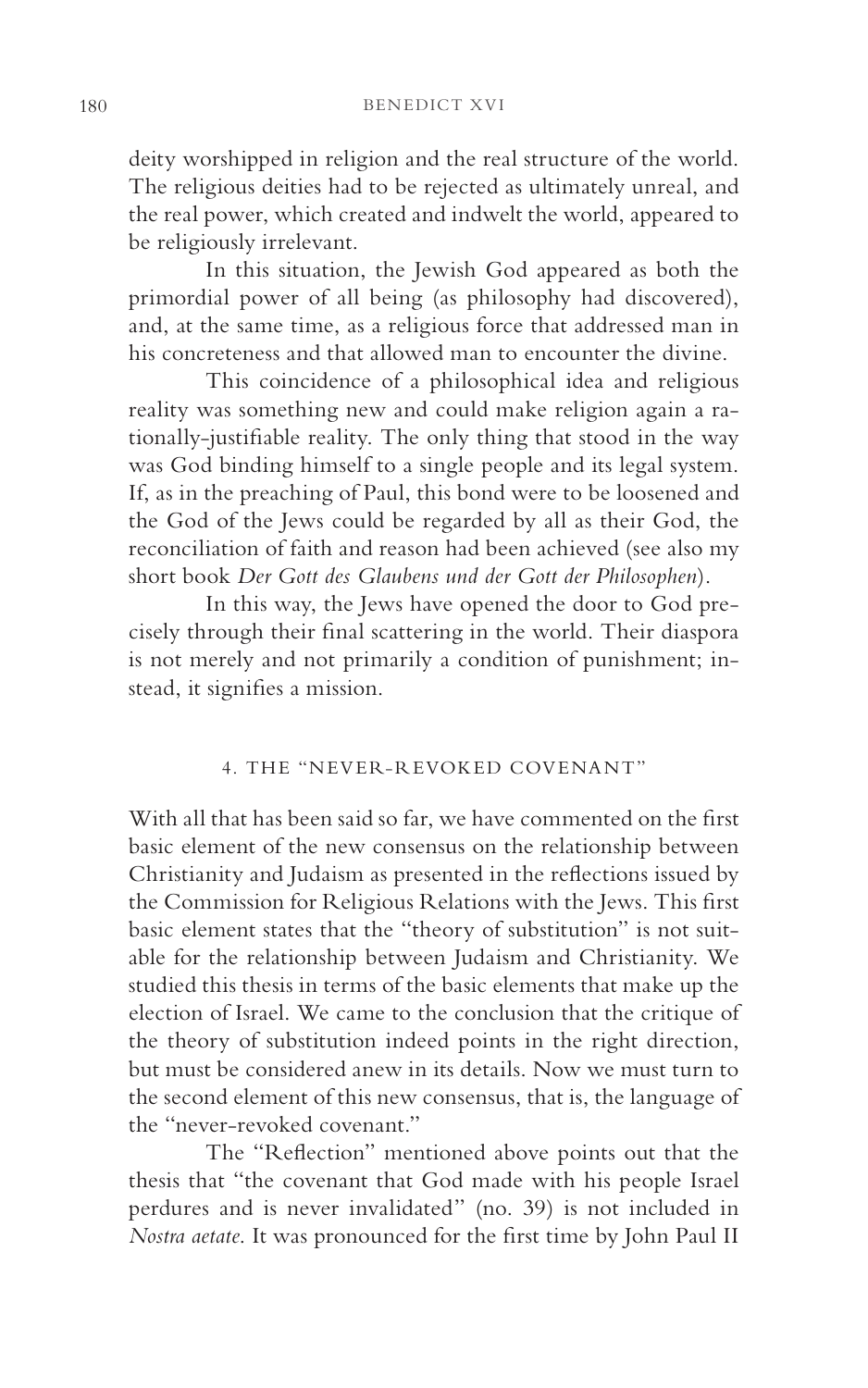on November 17, 1980 in Mainz. It has since been included in the *Catechism of the Catholic Church* (no. 121) and thus belongs in a certain sense to the current teaching of the Catholic Church.

As was the case with the critique of the theory of substitution, the core of what is said here should regarded as correct, but some details need to be clarified and deepened. First of all, it should be noted that in the enumeration of the special gifts of Israel in Romans 4, Paul does not speak of the "covenant" but of "covenants." In fact, it is unfortunate that our theology generally sees covenant only in the singular, or perhaps only in a strict juxtaposition of Old (First) and New Covenant. For the Old Testament, "covenant" is a dynamic reality that is concretized in an unfolding series of covenants. I mention as the main forms: the Noahic covenant, the Abrahamic covenant, the Mosaic covenant, the Davidic covenant, and finally, in various guises, the promise of the New Covenant.

The prologue of Matthew's gospel and the infancy narrative in St. Luke both make a claim about the Davidic covenant. Each shows in its own way how the covenant was broken by man and came to an end. But they also show how God causes a branch to grow out of the stump of Jesse, thus giving a new beginning to the covenant with God (cf. Is 11:1). The Davidic dynasty comes to an end like all earthly dynasties. And yet the promise is fulfilled: his kingdom will have no end (Lk 1:33).

The Letter to the Galatians is important for our question: chapters three and four draw a comparison between the Abrahamic covenant and the Mosaic covenant. The Abrahamic covenant is described as universal and unconditional. The Mosaic covenant, on the other hand, was ratified 430 years later. It is limited and bound up with the condition of fulfilling the law. This also means, however, that it can fail where the conditions are not fulfilled. It has an intermediate function, but it does not abrogate the definitiveness and the universality of the Abrahamic covenant.

A new stage of covenant theology can be found in the Letter to the Hebrews, which takes up the promise of the new covenant (announced with particular clarity in Jer 31) and compares it with previous covenants. These are all gathered together under the heading of the "first covenant," which is now replaced by the final, "new" covenant.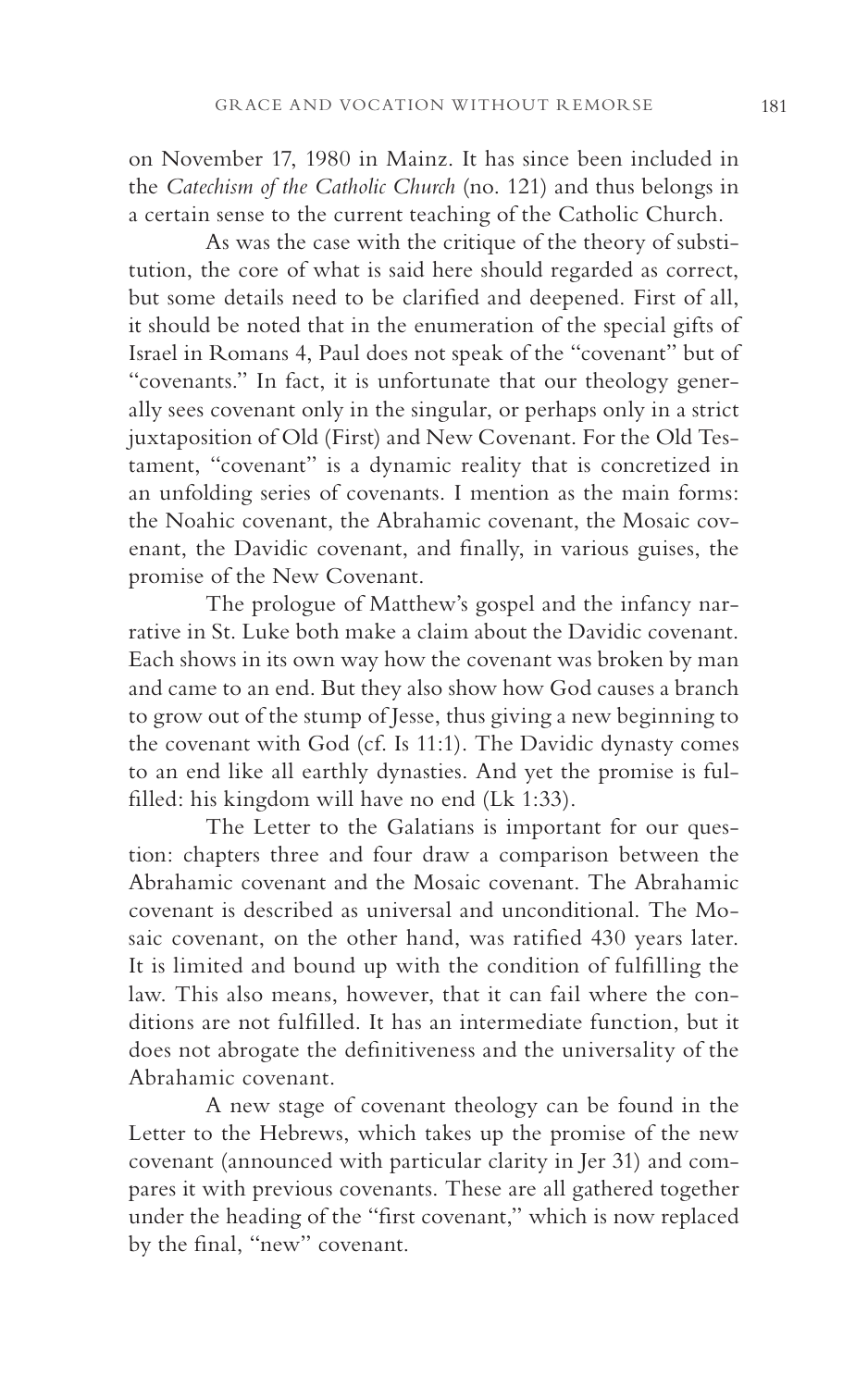The theme of the new covenant appears in different variations in Jeremiah, Ezekiel, Deutero-Isaiah, and Hosea. Particularly impressive is the description of the love story between God and Israel in the sixteenth chapter of Ezekiel. God lovingly takes Israel unto himself in its time of youth in a covenant of love, which is meant to be definitive. Israel does not remain faithful and prostitutes itself with all kinds of deities. God's anger over this is not his last word. Instead, he takes Israel in a new and indestructible covenant. The language of the "never-revoked covenant" that we are examining is correct insofar as there is no denunciation on the part of God. But it is true that a breach of the covenant on the part of man belongs to the actual history between God and Israel. The first form of this is described in the Book of Exodus. The long absence of Moses becomes an occasion for the people to give themselves a visible god, whom they adore: "The people sat down to eat and drink, and got up to enjoy themselves" (Ex 32:6). Upon returning, "Moses saw that the people had broken loose" (Ex 32:25). In the face of the broken covenant, Moses threw down the tablets that God himself had inscribed and broke them (Ex 32:19). God's mercy indeed returned the tablets to Israel, but they are always at the same time replacement tablets and also warning signs that recall the broken covenant.

What does that mean for our question? On the one hand, the covenant between God and Israel is indestructible because of the continuity of God's election. But at the same time, it is codetermined by the whole drama of human error. Of course, given the infinite difference between the covenant partners, the word "covenant" cannot be understood in the sense of equal partners. The inequality of the two partners makes the covenant look more like the Oriental model in the sense of receiving grants from the great king. This is also expressed in the linguistic form: the partnership word *syntheke* is not used. Instead, *diatheke* is chosen, which is why the Letter to the Hebrews does not speak of "covenant" but of "testament." Accordingly, the sacred books are generally not called Old and New Covenant, but Old (New) and New Testament.

The whole journey of God with his people finally finds its summary and final figure in the Last Supper of Jesus Christ, which anticipates and carries within itself the Cross and Resurrection. We do not need to discuss the complicated problems of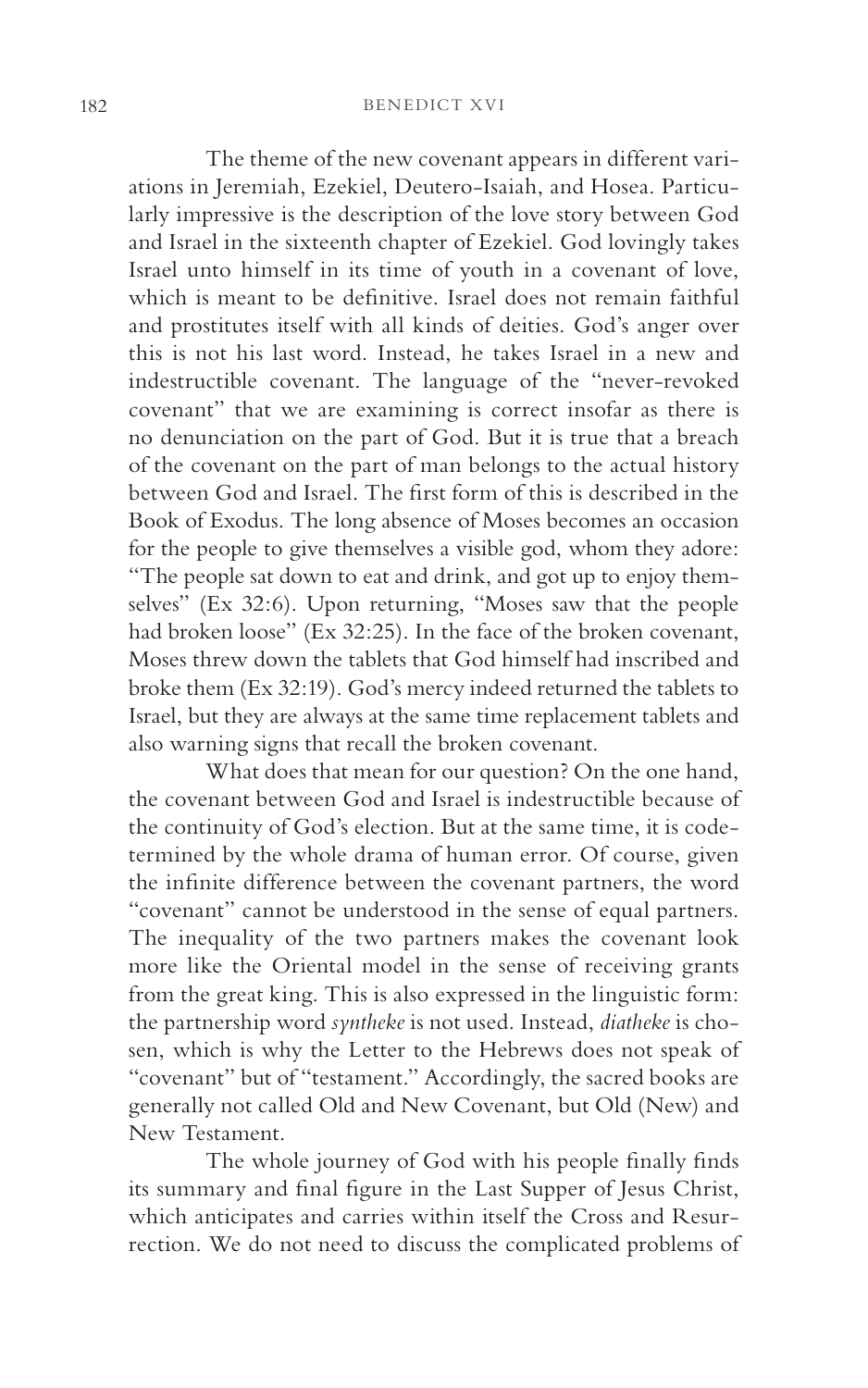the formation of the two traditions: Mark and Matthew on the one hand, and Luke and Paul on the other. In one case, the Sinai tradition is taken up. What has happened there comes to definitive fulfillment here. Accordingly, the promise of the new covenant of Jeremiah 31 is now a present reality. The Sinai covenant was by its very nature always a promise, an approach to what is final. After all destruction, the new covenant is the love of God that goes as far as the death of the Son.

Let us now try to come to a final judgment on the formula of the "never-revoked covenant." We first raised two linguistic objections. The word "revoke" does not belong to the vocabulary of divine action. As used to describe the story of God's history with mankind, "covenant" in the Bible is not singular, but occurs in stages. Now, beyond these formal objections, we must say critically in terms of content that this formula does not bring to the fore the real drama of the story between God and man. Yes, God's love is indestructible. But the covenant history between God and man also includes human failure, the breaking of the covenant and its internal consequences: the destruction of temple, the scattering of Israel, and the call to repentance, which restores man's capacity for the covenant. The love of God cannot simply ignore man's no. It wounds God himself and thus necessarily man too. If God's wrath and the severity of his punishments are described in the books of the prophets as well as in the Torah, then it is necessary to keep in mind that God's punitive actions become a suffering for himself. It is not the end of his love, but a new level of love. I would like to quote here a single text in which this intertwining of anger and love and therein the definitiveness of love becomes clear. After all the preceded threats, the saving love of God in all its greatness appears in Hosea 11:7–9: "My people are bent on turning away from me. They call Baal, but he does not help them at all. How can I give you up, Ephraim? How can I hand you over, O Israel? . . . My heart recoils within me; my compassion grows warm and tender. I will not execute my fierce anger; I will not again destroy Ephraim." Between the guilt of man and the threat of final defeat lies the suffering of God: "My heart recoils within me; . . . for I am God and no mortal . . . and I will not come in wrath." What is said here in an enormous and terrifying way is realized in the eucharistic